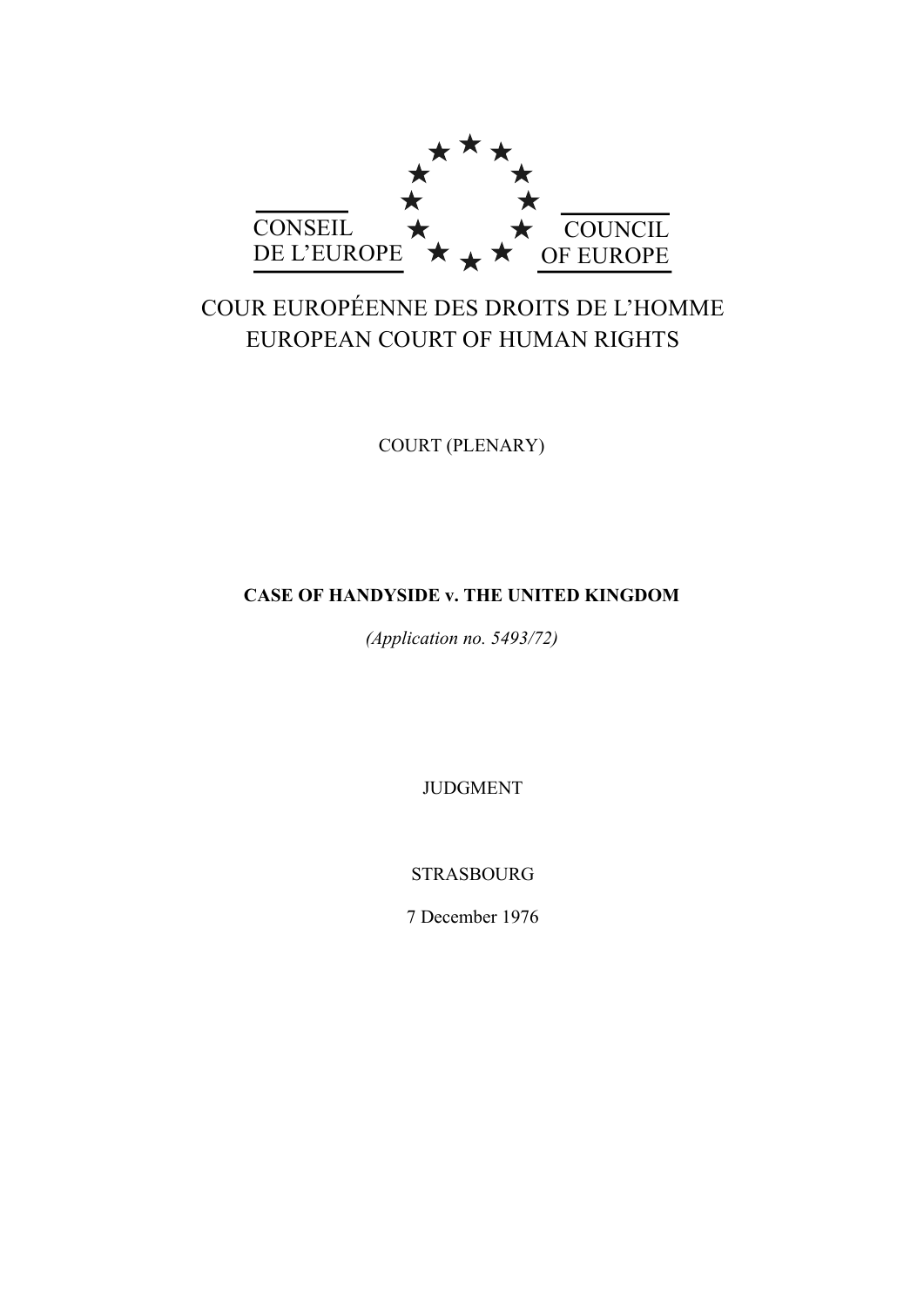### **In the Handyside case,**

The European Court of Human Rights, taking its decision in plenary session in application of Rule 48 of the Rules of Court and composed of the following judges:

Mr. G. BALLADORE PALLIERI, *President*,

Mr. H. MOSLER,

Mr. M. ZEKIA,

Mr. G. WIARDA,

Mrs. H. PEDERSEN,

Mr. THÓR VILHJÁLMSSON,

Mr. S. PETRÉN,

Mr. R. RYSSDAL,

Mr. A. BOZER,

Mr. W. GANSHOF VAN DER MEERSCH,

Sir Gerald FITZMAURICE,

Mrs. D. BINDSCHEDLER-ROBERT,

Mr. D. EVRIGENIS,

Mr. H. DELVAUX,

and also Mr. M.-A. EISSEN, *Registrar*, and Mr. H. PETZOLD, *Deputy Registrar*,

Having deliberated in private on 8 and 9 June and from 2 to 4 November 1976,

Delivers the following judgment, which was adopted on the lastmentioned date:

### **PROCEDURE**

1. The Handyside case was referred to the Court by the European Commission of Human Rights (hereinafter referred to as "the Commission"). The case originated in an application against the United Kingdom of Great Britain and Northern Ireland lodged with the Commission on 13 April 1972 under Article 25 (art. 25) of the Convention for the Protection of Human Rights and Fundamental Freedoms (hereinafter referred to as "the Convention") by a United Kingdom citizen, Mr. Richard Handyside.

2. The Commission's request, to which was attached the report provided for under Article 31 (art. 31) of the Convention, was lodged with the registry of the Court on 12 January 1976, within the period of three months laid down by Articles 32 para. 1 and 47 (art. 32-1, art. 47). The request referred to Articles 44 and 48 (art. 44, art. 48) and to the declaration made by the United Kingdom recognising the compulsory jurisdiction of the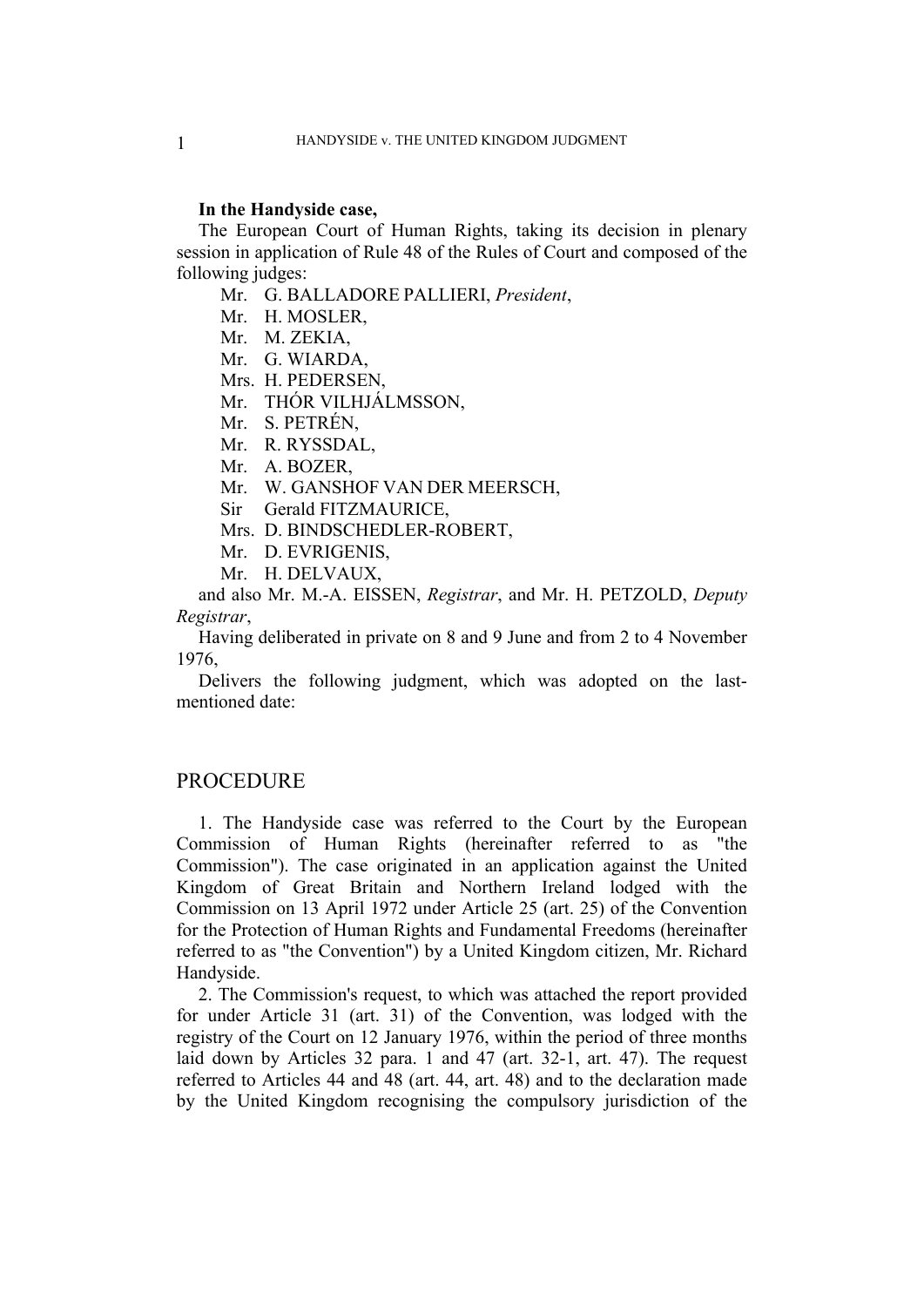Court (Article 46) (art. 46). The purpose of the Commission's request is to obtain a decision from the Court as to whether or not the facts of the case disclose a breach by the respondent State of its obligations under Article 10 of the Convention and Article 1 of the Protocol (art. 10, P1-1) of 20 March 1952 (hereinafter referred to as "Protocol No. 1").

3. On 20 January 1976, the President of the Court drew by lot, in the presence of the Registrar, the names of five of the seven judges called upon to sit as members of the Chamber; Sir Gerald Fitzmaurice, the elected judge of British nationality, and Mr. G. Balladore Pallieri, the President of the Court, were ex officio members under Article 43 (art. 43) of the Convention and Rule 21 para. 3 (b) of the Rules of Court respectively. The five judges thus designated were Mr. H. Mosler, Mr. M. Zekia, Mr. G. Wiarda, Mrs. H. Pedersen and Mr. S. Petrén (Article 43 in fine of the Convention and Rule 21 para. 4) (art. 43).

Mr. Balladore Pallieri assumed the office of President of the Chamber in accordance with Rule 21 para. 5.

4. The President of the Chamber ascertained, through the Registrar, the views of the Agent of the Government of the United Kingdom (hereinafter called "the Government") and the delegates of the Commission regarding the procedure to be followed; having regard to their concurring statements, the President decided by an Order of 6 February 1976 that it was not necessary at that stage for memorials to be filed. He also instructed the Registrar to invite the Commission to produce certain documents and these were received at the registry on 11 February.

5. On 29 April 1976, the Chamber decided under Rule 48 to relinquish jurisdiction forthwith in favour of the plenary Court, "considering that the case raise[d] serious questions affecting the interpretation of the Convention ...".

6. On the same day, the Court held a preparatory meeting to consider the oral stage of the procedure. At this meeting it compiled a list of questions which it sent to the Commission and to the Government, requesting them to supply the required information in the course of their addresses.

7. After consulting, through the Registrar, the Agent of the Government and the delegates of the Commission, the President decided by an Order of 3 May 1976 that the oral hearings should open on 5 June.

8. The oral hearings were held in public at the Human Rights Building, Strasbourg, on 5 and 7 June 1976.

There appeared before the Court:

- for the Government:

Mr. P. FIFOOT, Legal Counsellor,

Foreign and Commonwealth Office, Barrister-at-Law,

*Agent* and *Counsel*,

Mr. G. SLYNN, Q.C., Recorder of Hereford,

Mr. N. BRATZA, Barrister-at-Law, *Counsel*,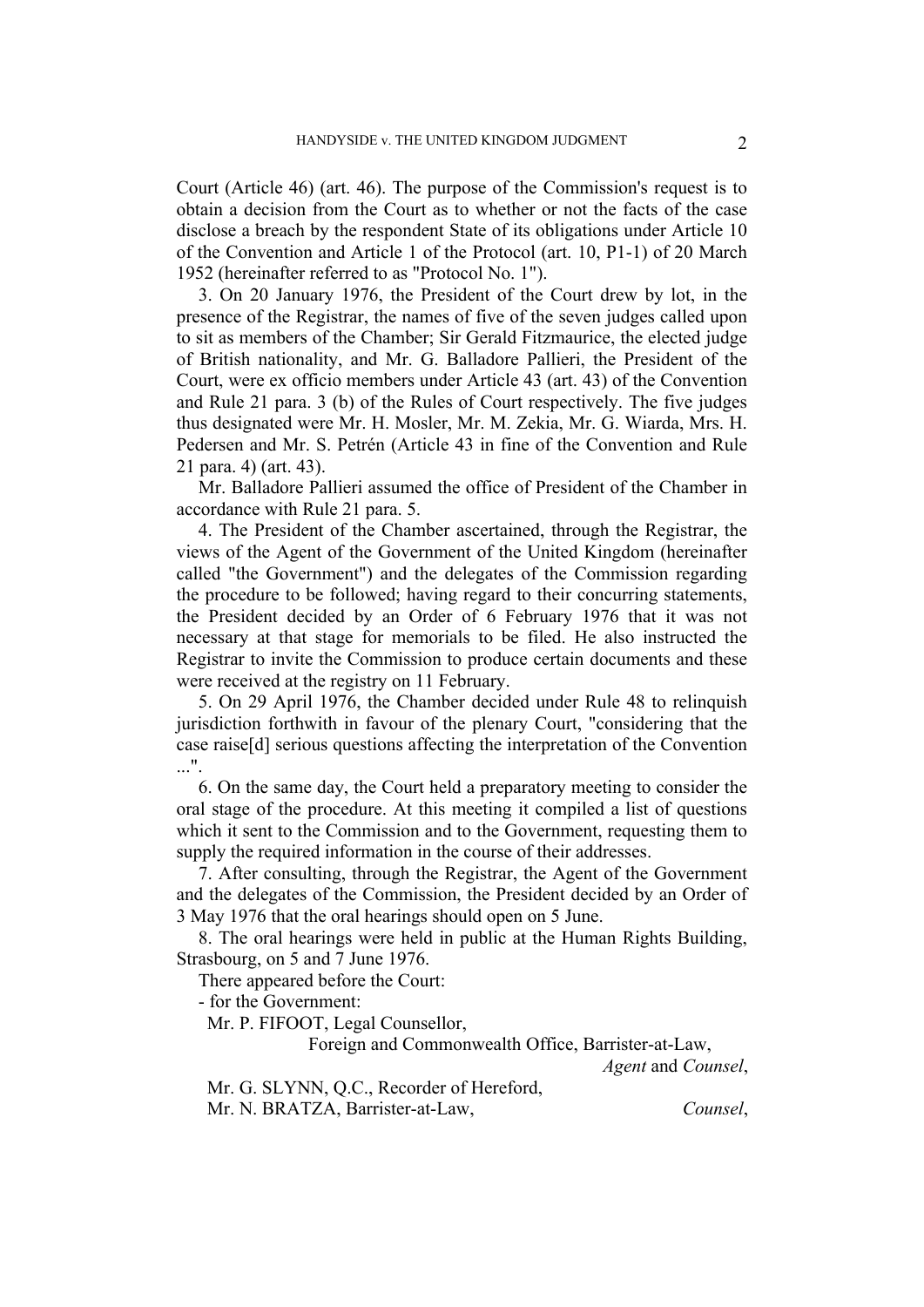Mr. A.H. HAMMOND, Assistant Legal Adviser, Home Office, Mr. J.C. DAVEY, Principal, Home Office, *Advisers*; - for the Commission: Mr. G. SPERDUTI, *Principal Delegate*, Mr. S. TRECHSEL, *Delegate*, Mr. C. THORNBERRY, who had represented the applicant before the Commission, assisting the Delegates under Rule 29 para. 1, second sentence.

The Court heard the addresses and submissions of Mr. Fifoot and Mr. Slynn for the Government and of Mr. Sperduti, Mr. Trechsel and Mr. Thornberry for the Commission, as well as their replies to the questions put by the Court and several judges.

# AS TO THE FACTS

### Historical

9. The applicant, Mr. Richard Handyside, is proprietor of the publishing firm "Stage 1" in London which he opened in 1968. He has published, among other books, The Little Red Schoolbook (hereinafter called "the Schoolbook"), the original edition of which was the subject of the present case and a revised edition of which appeared on 15 November 1971.

10. The applicant's firm had previously published Socialism and Man in Cuba, by Che Guevara, Major Speeches, by Fidel Castro, and Revolution in Guinea, by Amilcar Cabral. Since 1971 four further titles have appeared, namely Revolution in the Congo, by Eldridge Cleaver, a book of writings from the Women's Liberation Movement called Body Politic, China's Socialist Revolution, by John and Elsie Collier, and The Fine Tubes Strike, by Tony Beck.

11. The British rights of the Schoolbook, written by Søren Hansen and Jesper Jensen, two Danish authors, had been purchased by the applicant in September 1970. The book had first been published in Denmark in 1969 and subsequently, after translation and with certain adaptations, in Belgium, Finland, France, the Federal Republic of Germany, Greece, Iceland, Italy, the Netherlands, Norway, Sweden and Switzerland as well as several non-European countries. Furthermore it circulated freely in Austria and Luxembourg.

12. After having arranged for the translation of the book into English the applicant prepared an edition for the United Kingdom with the help of a group of children and teachers. He had previously consulted a variety of people about the value of the book and intended publication in the United Kingdom on 1 April 1971. As soon as printing was completed he sent out several hundred review copies of the book, together with a press release, to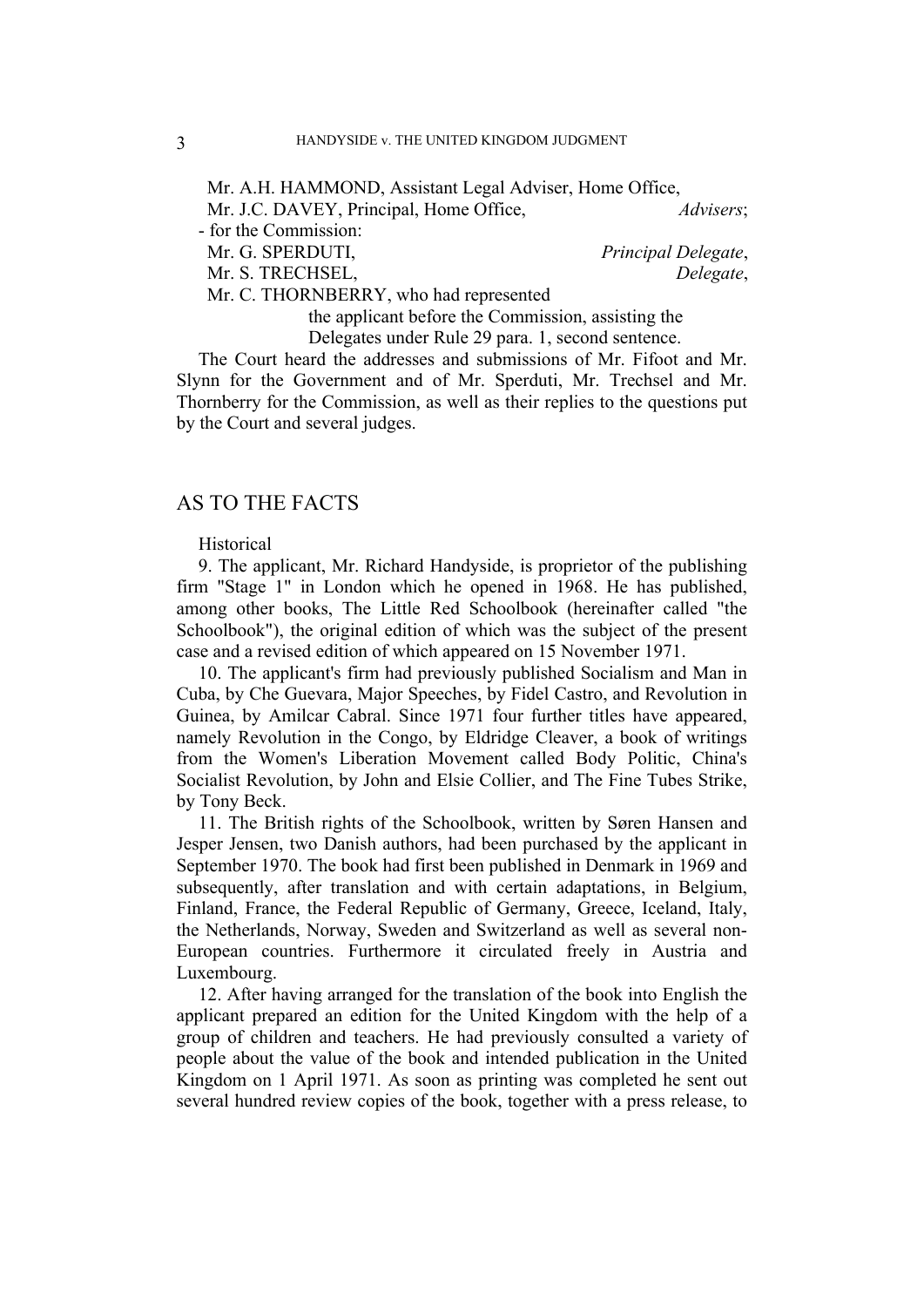a selection of publications from national and local newspapers to educational and medical journals. He also placed advertisements for the book in various publications including The Bookseller, The Times Educational and Literary Supplements and Teachers World.

13. On 22 March 1971, the Daily Mirror published an account of the book's contents, and other accounts appeared in The Sunday Times and the Sunday Telegraph on 28 March. Further reports were carried by the Daily Telegraph on 29 and 30 March; they also indicated that representations would be made to the Director of Public Prosecutions demanding that action should be taken against the publication of the book. The Schoolbook was also the subject of further extensive press comment, some favourable and some not, immediately after and around the time of the seizure referred to below.

14. After receipt of a number of complaints, on 30 March 1971 the Director of Public Prosecutions asked the Metropolitan Police to undertake enquiries. As a result of these, on 31 March 1971, a successful application was made for a warrant under section 3 of the Obscene Publications Acts 1959/1964 to search the premises occupied by Stage 1 in London. The warrant was issued in the applicant's absence but in accordance with the procedure laid down by English law and a copy of the Schoolbook was before the judicial authority which issued the warrant. It was executed on the same day and 1,069 copies of the book were provisionally seized together with leaflets, posters, showcards and correspondence relating to its publication and sale.

15. Acting on the advice of his lawyers the applicant continued distributing copies of the book in the subsequent days. After the Director of Public Prosecutions had received information that further copies had been taken to Stage 1's premises after the search, further successful applications were made on 1 April 1971 (in conditions similar to those described above) to search again those premises and also the premises of the printers of the book. Later that day altogether 139 copies of the book were seized at Stage 1's premises and, at the printer's, 20 spoiled copies of the book, together with correspondence relating to it and the matrix with which the book was printed. About 18,800 copies of a total print of 20,000 copies were missed and subsequently sold, for example, to schools which had placed orders.

16. On 8 April 1971, a Magistrates' Court issued, under section 2 (1) of the Obscene Publications Act 1959, as amended by section 1 (1) of the Obscene Publications Act 1964, two summonses against the applicant for the following offences:

(a) on 31 March 1971 having in his possession 1,069 obscene books entitled "The Little Red Schoolbook" for publication for gain;

(b) on 1 April 1971, having in his possession 139 obscene books entitled "The Little Red Schoolbook" for publication for gain.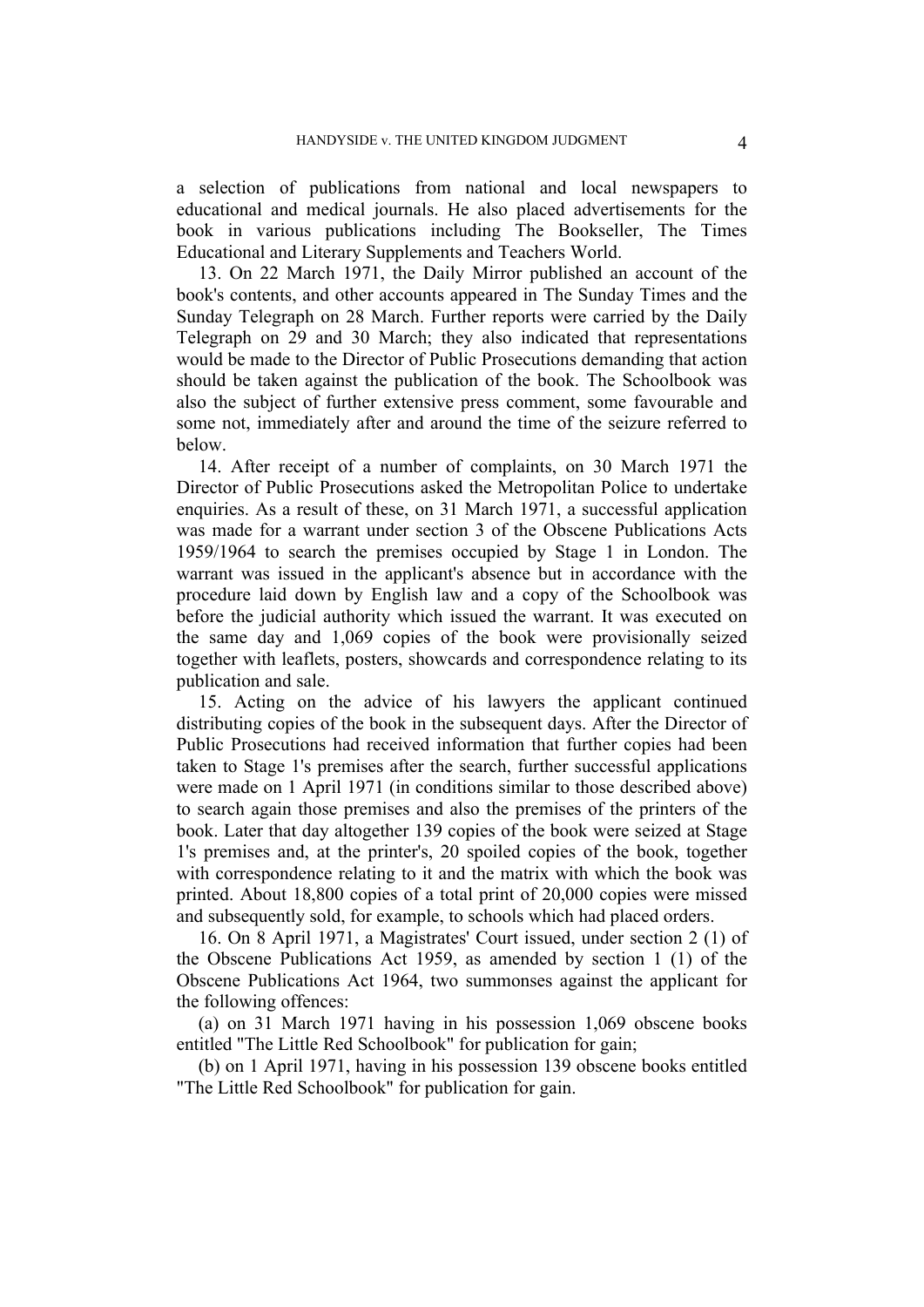The summonses were served on the applicant on the same day. He thereupon ceased distribution of the book and advised bookshops accordingly but, by that time, some 17,000 copies were already in circulation.

17. The summonses were answerable on 28 May 1971 at Clerkenwell Magistrates' Court but, on the application of the Director of Public Prosecutions, the case was adjourned until 29 June. On that day the applicant appeared at Lambeth Magistrates' Court to which the case had been transferred, having consented to the case being heard and determined in summary proceedings by a magistrate rather than by a judge and a jury on indictment. He claims that this choice was dictated by his financial plight and the need to avoid the delays inherent in the indictment procedure although this is questioned by the Government. Having been granted legal aid, he was represented by counsel. On 1 July 1971, after witnesses had been called for both prosecution and defence, the applicant was found guilty of both offences and fined £25 on each summons and ordered to pay £110 costs. At the same time the court made a forfeiture order for the destruction of the books by the police.

18. On 10 July 1971 notices of appeal against both convictions were received by the Metropolitan Police from the applicant's solicitors. The grounds stated were "that the magistrate's decision was wrong and against the weight of the evidence". The appeal was heard before the Inner London Quarter Sessions on 20, 21, 22, 25 and 26 October 1971. At this hearing witnesses gave evidence on behalf of the prosecution and on behalf of the applicant. Judgment was delivered on 29 October 1971: the decision at first instance was upheld and the applicant was ordered to pay another £854 costs. The material seized as described above was then destroyed.

The applicant did not exercise his right of making a further appeal to the Court of Appeal since he did not dispute that the judgment of 29 October 1971 had correctly applied English law.

19. Whilst the Schoolbook was not the subject of proceedings in Northern Ireland, the Channel Islands or the Isle of Man, the same was not true of Scotland.

Indeed a Glasgow bookseller was charged under a local Act. However he was acquitted on 9 February 1972 by a stipendiary magistrate who considered that the book was not indecent or obscene within the meaning of that Act. It does not appear from the file whether the case concerned the original or the revised edition.

Further, a complaint was brought under Scottish law against Stage 1 in respect of the revised edition. It was dismissed on 8 December 1972 by an Edinburgh court solely on the ground that the accused could not have the necessary mens rea. In January 1973 the Procurator Fiscal announced that he would not appeal against this decision; he also did not avail himself of his right to initiate criminal proceedings against Mr. Handyside personally.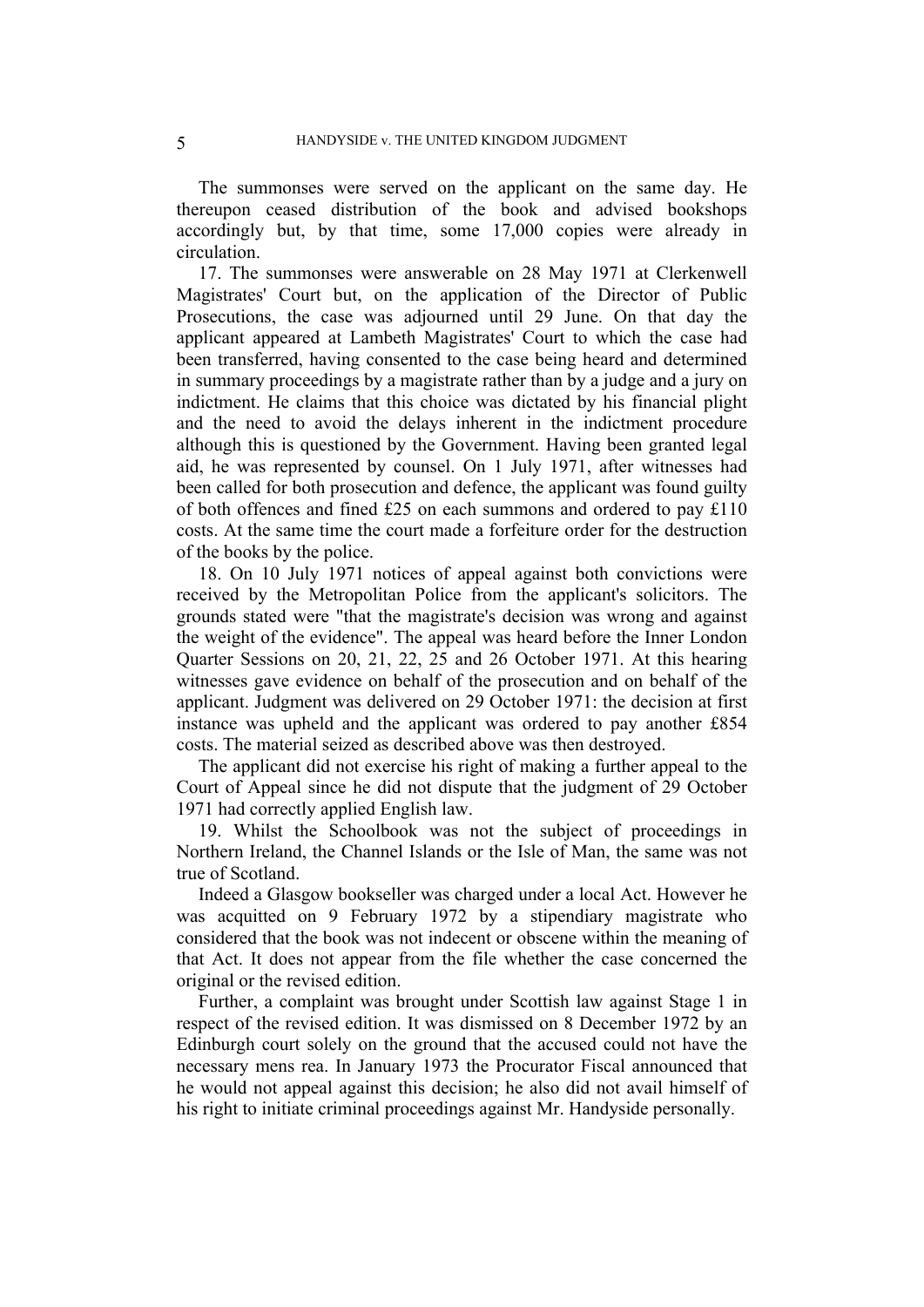The Schoolbook

20. The original English language edition of the book, priced at thirty pence a copy, had altogether 208 pages. It contained an introduction headed "All grown-ups are paper tigers", an "Introduction to the British edition", and chapters on the following subjects: Education, Learning, Teachers, Pupils and The System. The chapter on Pupils contained a twenty-six page section concerning "Sex" which included the following sub-sections: Masturbation, Orgasm, Intercourse and petting, Contraceptives, Wet dreams, Menstruation, Child-molesters or "dirty old men", Pornography, Impotence, Homosexuality, Normal and abnormal, Find out more, Venereal diseases, Abortion, Legal and illegal abortion, Remember, Methods of abortion, Addresses for help and advice on sexual matters. The Introduction stated: "This book is meant to be a reference book. The idea is not to read it straight through, but to use the list of contents to find and read about the things you're interested in or want to know more about. Even if you're at a particularly progressive school you should find a lot of ideas in the book for improving things."

21. The applicant had planned the distribution of the book through the ordinary book-selling channels although it was said at the appeal hearing to have been accepted that the work was intended for, and intended to be made available to, school-children of the age of twelve and upwards.

22. Pending the appeal hearing, the applicant consulted his legal advisers concerning a revision of the Schoolbook to avoid further prosecutions; apparently he tried to consult the Director of Public Prosecutions as well, but in vain. It was decided to eliminate or re-write the offending lines which had been attacked before the Magistrates' Court by the prosecution but to do so necessitated, in some cases, re-writing substantially more than these criticised sentences. There were other alterations made to the text by way of general improvement, for example in response to comments and suggestions from readers and the updating of changed data (addresses, etc.).

23. The revised edition was published on 15 November 1971. After consulting the Attorney General, the Director of Public Prosecutions announced on 6 December 1971 that the new edition would not be the subject of a prosecution. This publication took place after the Quarter Sessions judgment but the revision of the Schoolbook had been completed, and the printing of the new version was in train, well before.

### Domestic law

24. The action against the Schoolbook was based on the Obscene Publications Act 1959, as amended by the Obscene Publications Act 1964 (hereinafter called "the 1959/1964 Acts").

25. The relevant extracts from the 1959/1964 Acts, read together, are as follows: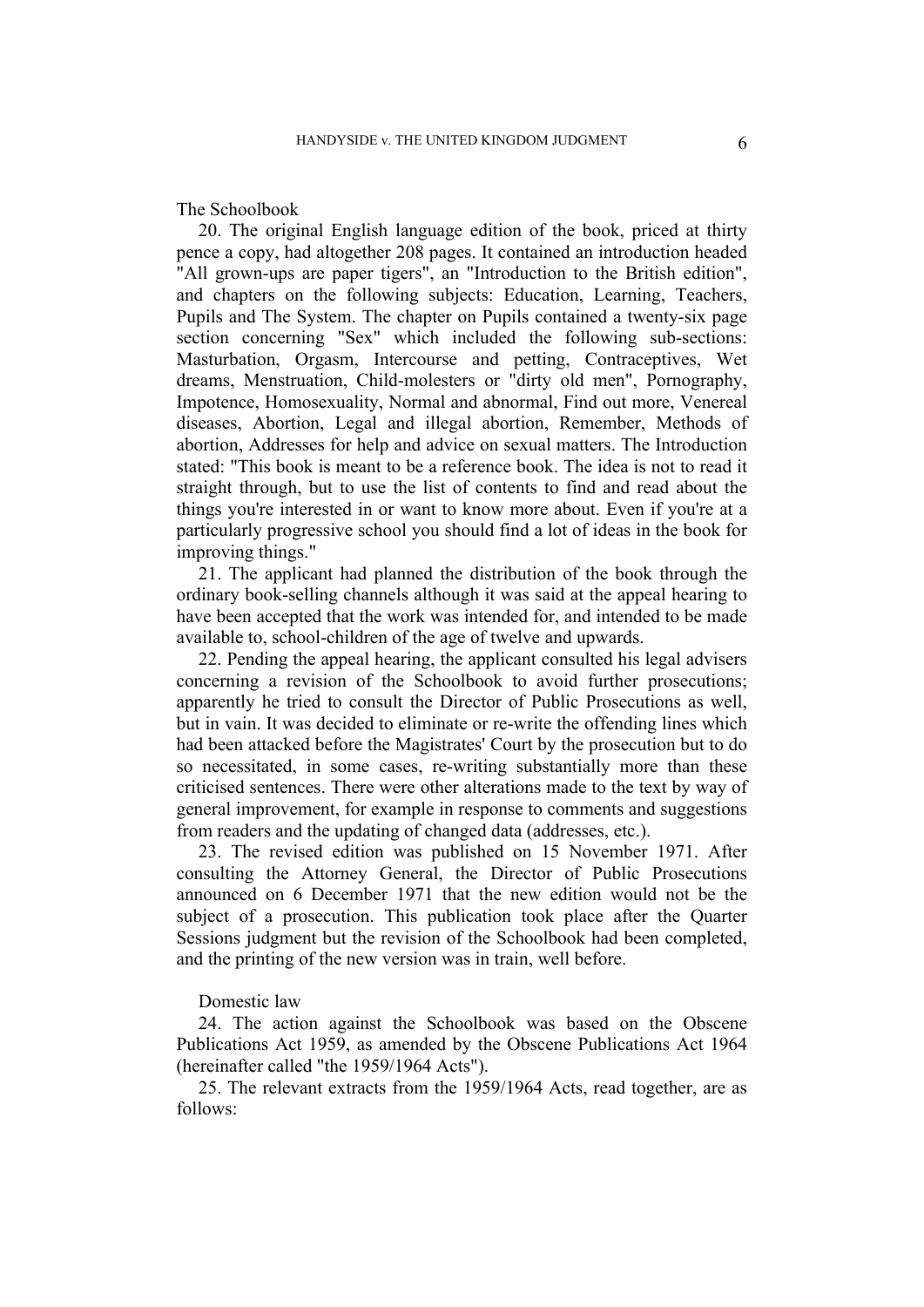#### **Section 1**

"(1) For the purposes of this act an article shall be deemed to be obscene if its effect or (where the article comprises two or more distinct items) the effect of any one of its items is, if taken as a whole, such as to tend to deprave and corrupt persons who are likely, having regard to all relevant circumstances, to read, see or hear the matter contained or embodied in it.

(2) In this Act 'article' means any description of article containing

or embodying matter to be read or looked at or both, any sound record,

and any film or other record of a picture or pictures.

..."

#### **Section 2**

"(1) Subject as hereinafter provided, any person who, whether for gain or not, publishes an obscene article or who has an obscene article for publication for gain (whether gain to himself or gain to another) shall be liable -

(a) on summary conviction to a fine not exceeding one hundred pounds or to imprisonment for a term not exceeding six months;

(b) on conviction on indictment to a fine or to imprisonment for a term not exceeding three years or both.

... A person shall be deemed to have an article for publication for gain if with a view to such publication he has the article in his ownership, possession or control.

...

(4) A person publishing an article shall not be proceeded against for an offence at common law consisting of the publication of any matter contained or embodied in the article where it is of the essence of the offence that the matter is obscene.

..."

#### **Section 3**

"(1) If a justice of the peace is satisfied by information on oath that there is reasonable ground for suspecting that, in any premises ... specified in the information, obscene articles are, or are from time to time, kept for publication for gain, the justice may issue a warrant ... empowering any constable to enter (if need be by force) and search the premises ... within fourteen days from the date of the warrant, and to seize and remove any articles found therein ... which the constable has reason to believe to be obscene articles and to be kept for publication for gain.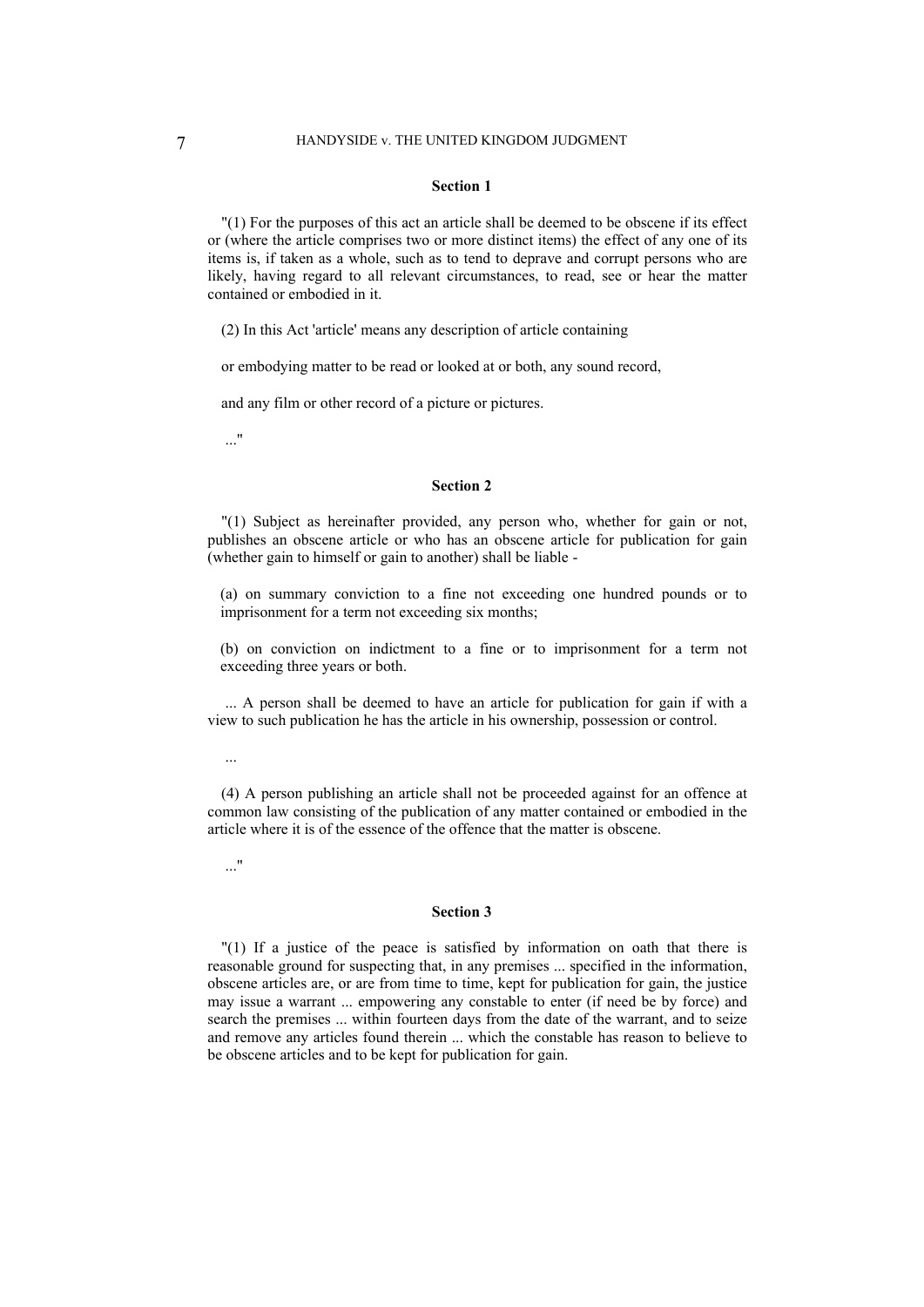(2) A warrant under the foregoing subsection shall, if any obscene articles are seized under the warrant, also empower the seizure and removal of any documents found in the premises ... which relate to a trade or business carried on at the premises ...

(3) Any articles seized ... shall be brought before a justice of the peace ... who ... may thereupon issue a summons to the occupier of the premises ... to appear ... before a magistrates' court ... to show cause why the articles or any of them should not be forfeited; and if the court is satisfied, as respects any of the articles, that at the time when they were seized they were obscene articles kept for publication for gain, the court shall order those articles to be forfeited.

...

(4) In addition to the person summoned, any other person being the owner, author or maker of any of the articles brought before the court, or any other person through whose hands they had passed before being seized, shall be entitled to appear before the court ... to show cause why they should not be forfeited.

(5) Where an order is made under this section for the forfeiture of any articles, any person who appeared, or was entitled to appear, to show cause against the making of the order may appeal to quarter sessions; and no such order shall take effect until the expiration of fourteen days after the day on which the order is made, or, if before the expiration thereof notice of appeal is duly given or application is made for the statement of a case for the opinion of the High Court, until the final determination or abandonment of the proceedings on the appeal or case.

(7) For the purposes of this section the question whether an article is obscene shall be determined on the assumption that copies of it would be published in any manner likely having regard to the circumstances in which it was found, but in no other manner.

...

...

... Where articles are seized under section 3 ... and a person is convicted under section 2 ... of having them for publication for gain, the court on his conviction shall order the forfeiture of those articles.

Provided that an order made by virtue of this subsection (including an order so made on appeal) shall not take effect until the expiration of the ordinary time within which an appeal in the matter of the proceedings in which the order was made may be instituted or, where such an appeal is duly instituted, until the appeal is finally decided or abandoned;

..."

#### **Section 4**

"(1) A person shall not be convicted of an offence against section 2 of this Act and an order for forfeiture shall not be made under the foregoing section if it is proved that publication of the article in question is justified as being for the public good on the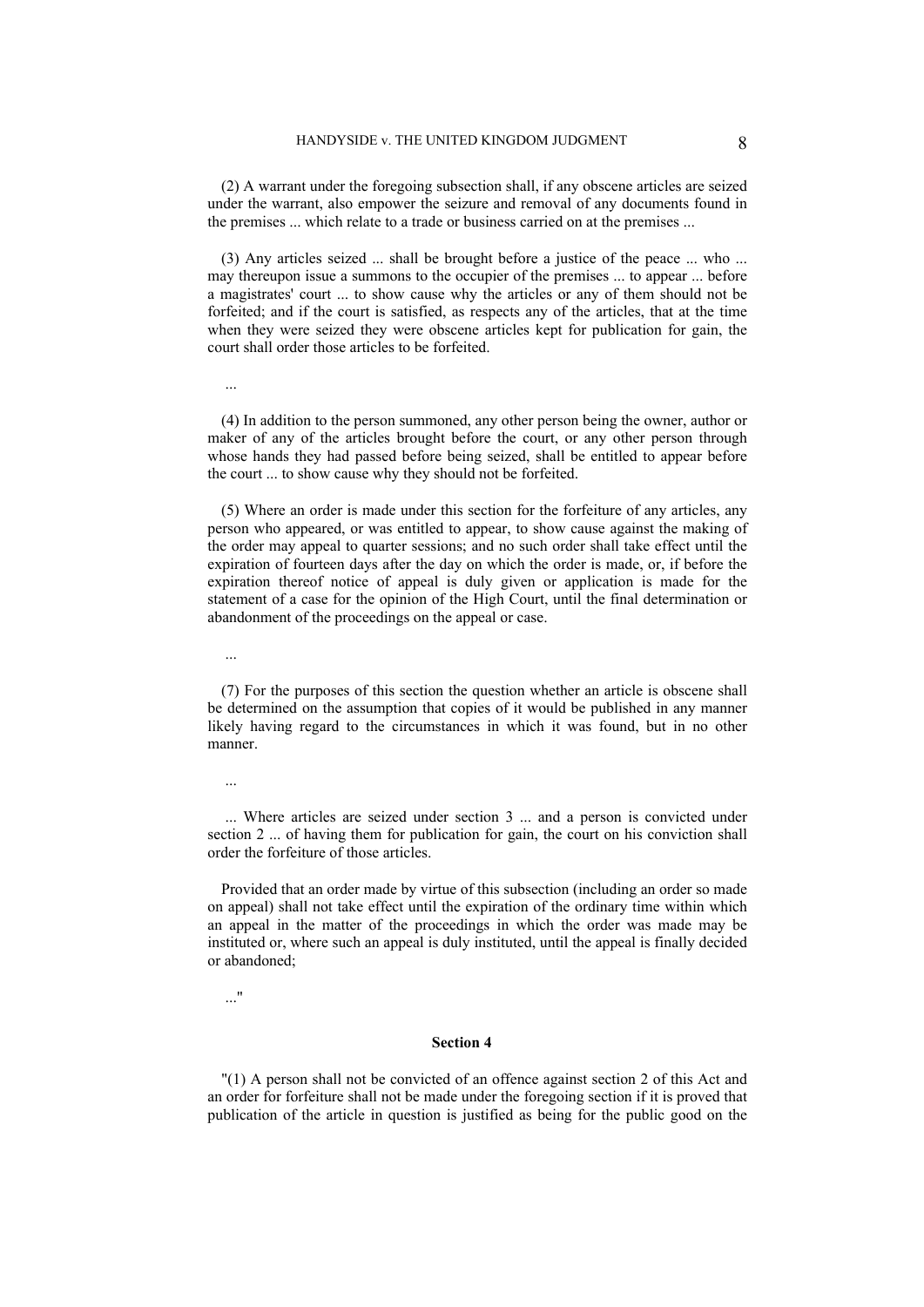ground that it is in the interests of science, literature, art of learning, or of other objects of general concern.

(2) It is hereby declared that the opinion of experts as to the literary, artistic, scientific or other merits of an article may be admitted in any proceedings under this Act either to establish or to negative the said ground."

#### **Section 5**

"...

(3) This Act shall not extend to Scotland or to Northern Ireland."

26. At the time of the events under review, the authorities frequently adopted a non-contentious procedure ("disclaimer/caution procedure") rather than instituting, as in this case, criminal proceedings. However it could only be used when the individual admitted that the article was obscene and consented to its destruction. The procedure constituted no more than a matter of practice and was abandoned in 1973 following criticisms expressed in a judicial decision.

The judgment of the Inner London Quarter Sessions

27. At the appeal hearing two principal issues were examined by the court, namely, first, whether or not the Crown had proved beyond reasonable doubt that the Schoolbook was an obscene article within the meaning of the 1959/1964 Acts; and secondly, if so, whether or not the applicant had established the defence under section 4 of the 1959/1964 Acts to the effect that he had shown, on a balance of probabilities, that publication of the book was justified as being for the public good.

28. The court first dealt with the issue of obscenity. Following a decision in another case the court noted that it had to be satisfied that the persons who it was alleged were likely to read the article would constitute a significant proportion. It also accepted the meaning of the words "deprave and corrupt" as it had been explained in that other case and about which there had been no dispute between the parties.

29. Following further previous case-law, the court had decided that expert evidence should be admitted on the question of whether the Schoolbook was obscene. Such evidence, though not normally admissible for this purpose but only in connection with the defence under section 4 of the 1959/1964 Acts, could be heard in the present case which was concerned with the effect of the article upon children.

The court had therefore heard seven witnesses on behalf of the prosecution and nine on behalf of the applicant, being experts in various fields, in particular those of psychiatry and teaching; the views they had expressed were very different. After they had been heard, the applicant had argued that, when one had the sincere opinion of many highly-qualified experts against the prosecution's case, it was impossible to say that the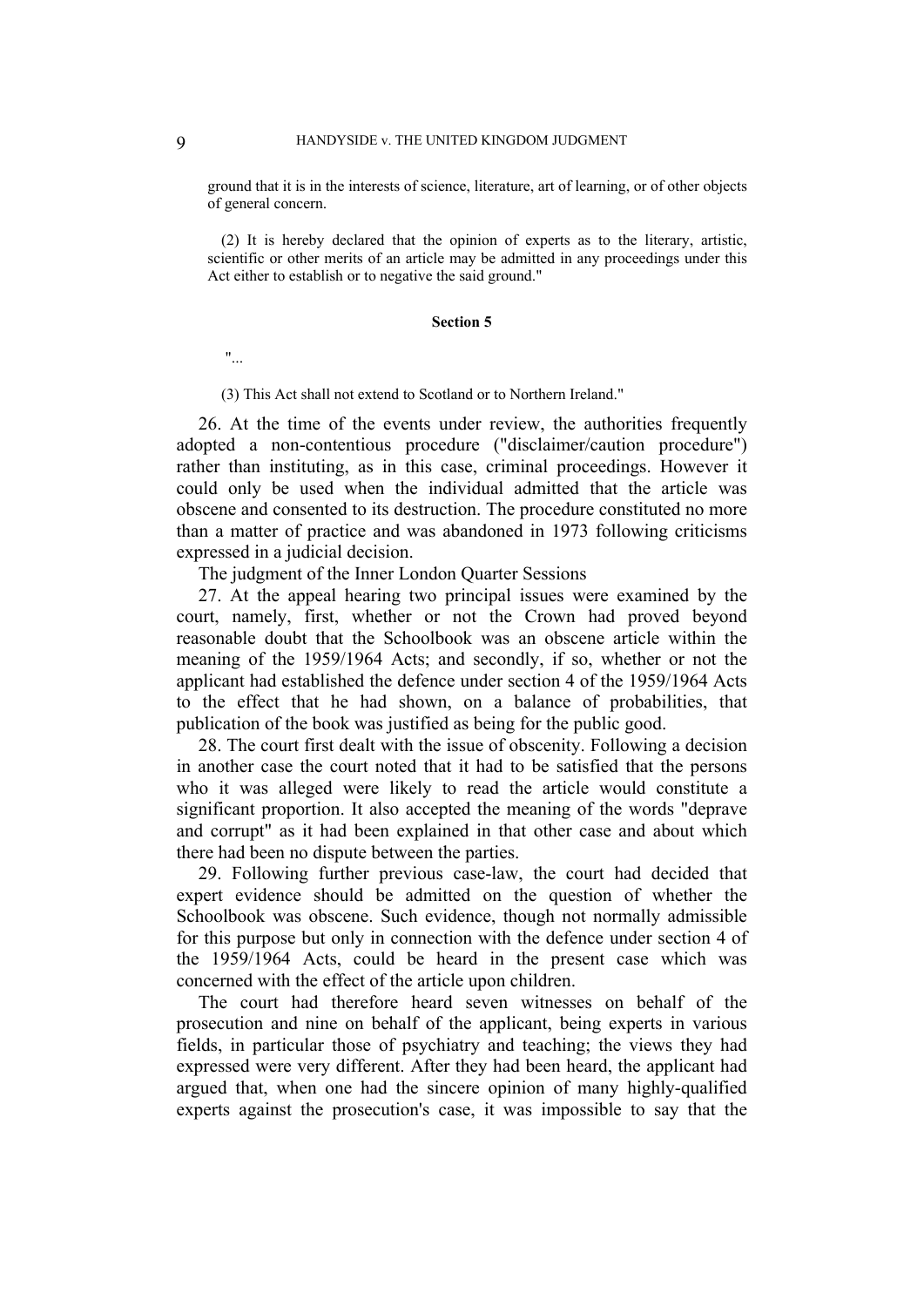tendency to deprave and corrupt had been established with certainty. The court was unable to accept this submission: in its judgment of 29 October 1971 it pointed out that there was an almost infinite variation in the relevant background of the children who would be in one way or another affected by the book, so that it was difficult to speak of "true facts" in this case. The views of the applicant's witnesses had been those approaching the extreme of one wing of the more broadly varied outlook on the education and upbringing of children, whereas the evidence given on behalf of the prosecution tended to cover the views of those who, although clearly tending in the opposite direction, were less radical. Particularly, when looking at the evidence on behalf of the applicant, the court had been driven to the conclusion that most of the witnesses were so uncritical of the book looked at as a whole, and so unrestrained in their praise of it, as to make them at times less convincing than otherwise they might have been. In summary the court considered that a good deal of the witnesses had been so single-minded in an extreme point of view as to forfeit in a large measure the power to judge with that degree of responsibility which makes the evidence of any great value on a matter of this sort.

30. Concerning the Schoolbook itself, the court first stressed that it was intended for children passing through a highly critical stage of their development. At such a time a very high degree of responsibility ought to be exercised by the courts. In the present case, they had before them, as something said to be a perfectly responsible adult opinion, a work of an extreme kind, unrelieved by any indication that there were any alternative views; this was something which detracted from the opportunity for children to form a balanced view on some of the very strong advice given therein.

31. The court then briefly examined the background. For example, looking at the book as a whole, marriage was very largely ignored. Mixing a very one-sided opinion with fact and purporting to be a book of reference, it would tend to undermine, for a very considerable proportion of children, many of the influences, such as those of parents, the Churches and youth organisations, which might otherwise provide the restraint and sense of responsibility for oneself which found inadequate expression in the book.

The court reached the conclusion that, on the whole, and quite clearly through the mind of the child, the Schoolbook was inimical to good teacher/child relationships; in particular, there were numerous passages that it found to be subversive, not only to the authority but to the influence of the trust between children and teachers.

32. Passing to the tendency to deprave and corrupt, the court considered the atmosphere of the book looked at as a whole, noting that the sense of some responsibility for the community as well as to oneself, if not wholly absent, was completely subordinated to the development of the expression of itself by the child. As indications of what it considered to result in a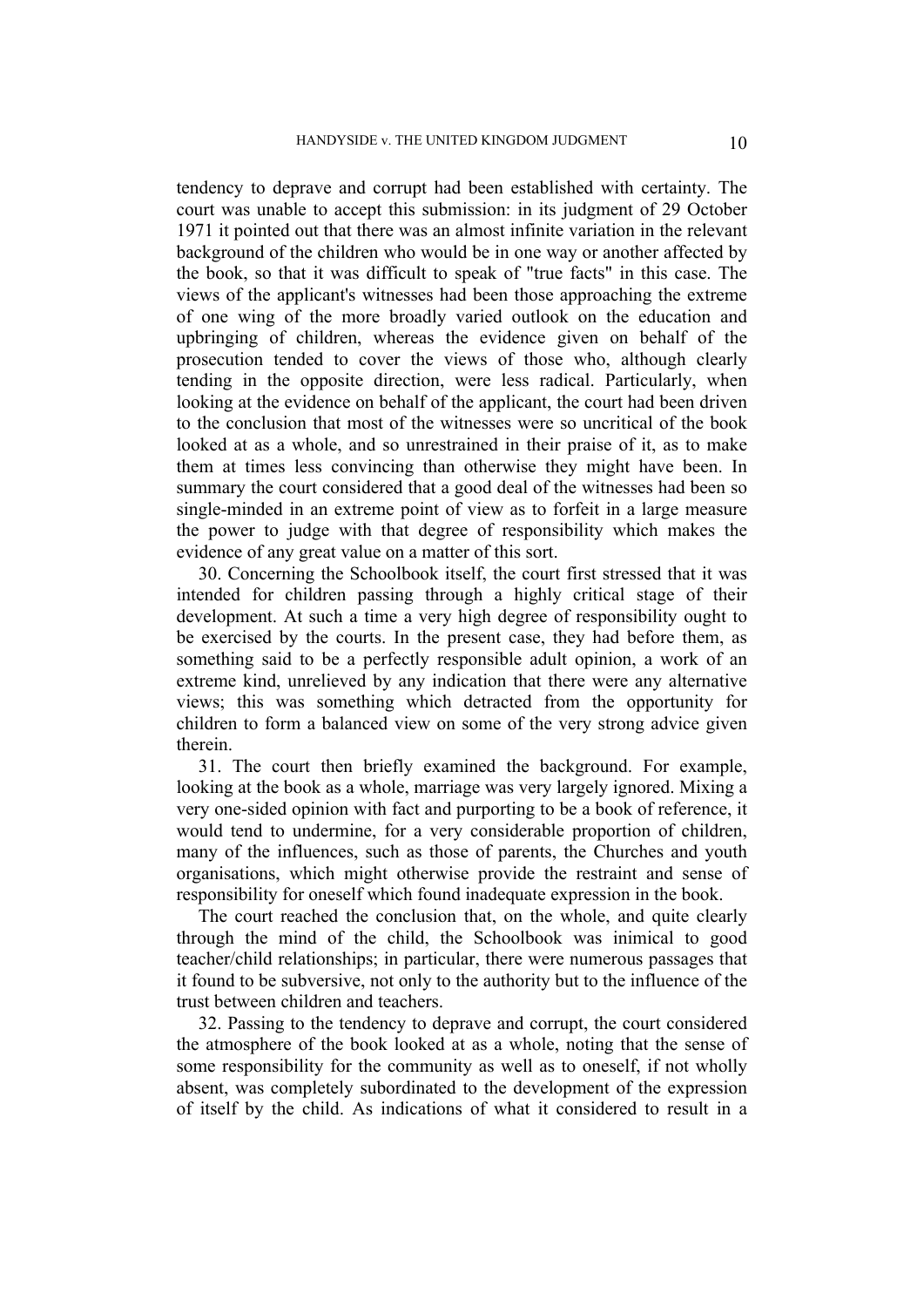tendency to deprave and corrupt, the court quoted or referred to the following:

### **A. Passage headed "Be yourself" (p. 77):**

"Maybe you smoke pot or go to bed with your boyfriend or girlfriend - and don't tell your parents or teachers, either because you don't dare to or just because you want to keep it secret.

Don't feel ashamed or guilty about doing things you really want to do and think are right just because your parents or teachers might disapprove. A lot of these things will be more important to you later in life than the things that are 'approved of'."

The objectionable point was that there was no reference there to the illegality of smoking pot which was only to be found many pages further on in an entirely different part of the book. Similarly there was no specific mention at all in the book of the illegality of sexual intercourse by a boy who has attained the age of fourteen and a girl who has not yet attained sixteen. It had to be remembered that the Schoolbook was indicated as a work of reference and that one looked up the part which one wanted rather than read it as a whole book.

**B. The passage (pp. 97-98) headed "Intercourse and petting" under the main heading "Sex": to lay this before children as young as many of those who the court considered would read the book, without any injunction about restraint or unwisdom, was to produce a tendency to deprave and corrupt.**

# **C. The passage - (pp. 103 to 105) - under the heading of "Pornography" and particularly the following:**

"Porn is a harmless pleasure if it isn't taken seriously and believed to be real life. Anybody who mistakes it for reality will be greatly disappointed.

But it's quite possible that you may get some good ideas from it and you may find something which looks interesting and that you haven't tried before."

Unfortunately, the sane and sensible first paragraph quoted above was immediately followed by a passage suggesting to children that in pornography they might find some good ideas which they might adopt. This was to raise the real likelihood that a substantial number of children would feel it incumbent upon them to look for and practise such things. Moreover, just on the previous page there was the following passage: "But there are other kinds - for example pictures of intercourse with animals or pictures of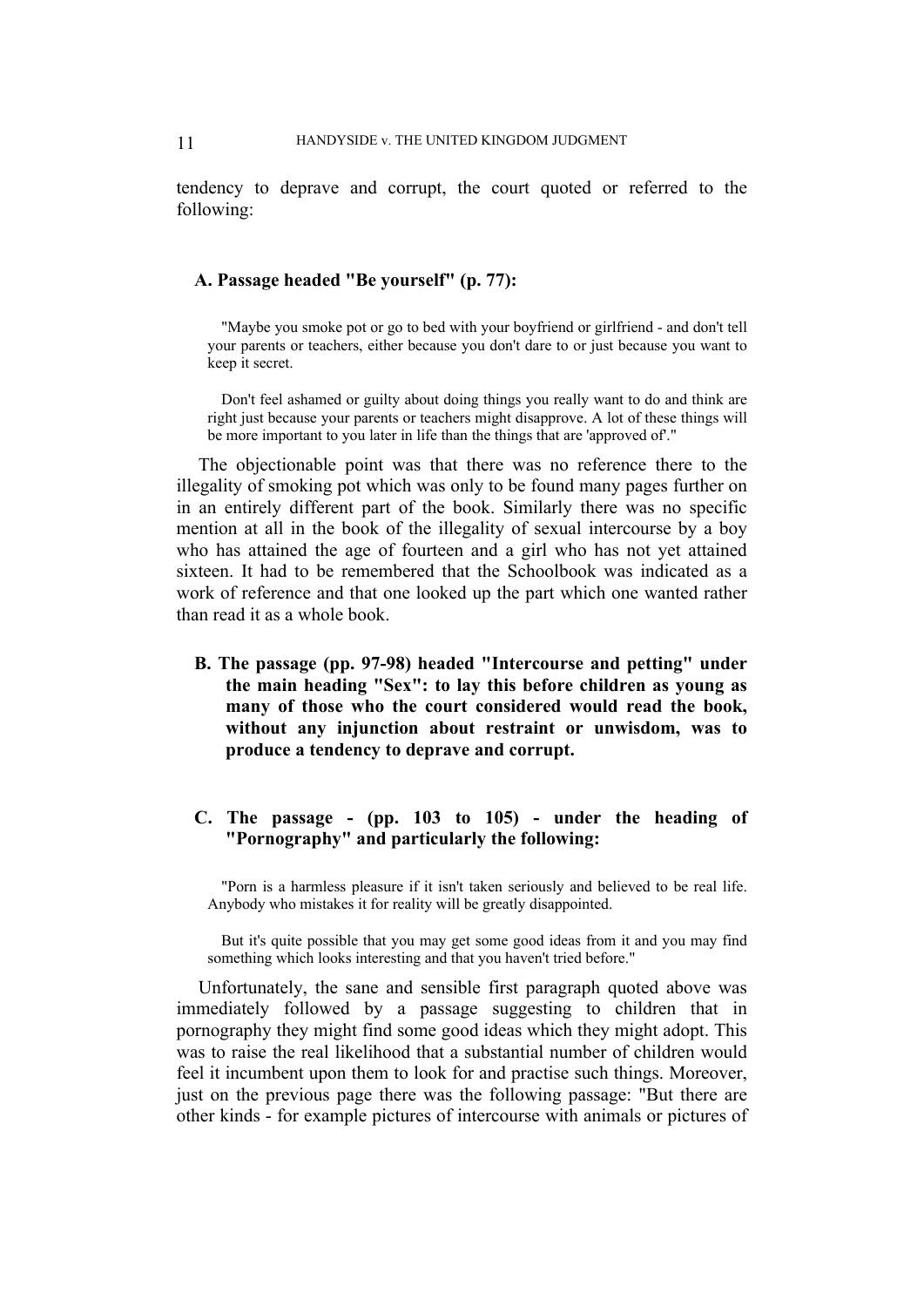people hurting each other in various ways. Pornographic stories describe the same sort of thing." The court considered that, although it was improbable that young people would be likely to commit sexual offences with animals as a result of this, the possibility that they should practise some other forms of cruelty to one another, for sexual satisfaction, was a real likelihood in the case of a significant number of children if this got into the hands of children at a disturbed, unsettled and sexually excited stage of their lives. Such acts might very well be criminal offences just like smoking pot and sexual intercourse between a boy of at least fourteen and a girl not yet sixteen. The expression "to deprave and corrupt" must include the admission of or the encouragement to commit criminal offences of that kind.

33. The court concluded "in the light of the whole of the book that this book or this article on sex or this section or chapter on pupils, whichever one chooses as an article, looked at as a whole does tend to deprave and corrupt a significant number, significant proportion, of the children likely to read it". Such children would, it was satisfied, include a very substantial number aged under sixteen.

34. The court finally dealt with the issue of the defence under section 4 of the 1959/1964 Acts. It stated that no doubt there were many features about the book which, taken by themselves, were good. The unfortunate thing was that so frequently the good was intermixed with things that were bad and detracted from it.

For example, much of the information about contraceptives (pp. 98-102) was very relevant and desirable which should be laid before very many children who might not otherwise readily have access to it. But it was damaged by the suggestion, backed by the recommendation to take direct action if the school authorities would not give way that every school should have at least one contraceptive vending machine (p. 101).

Similarly, the treatment of the subject of homosexuality (pp. 105-107) was a factual, very compassionate, understanding and valuable statement. But again, no matter how good one assessed the value of this section, it was hopelessly damning by its setting and context, and the fact that it, only, contained any suggestion of a stable relationship in relation to sex and that marriage received no such treatment at all. Moreover, there was a very real danger that this passage would create in the minds of children a conclusion that that kind of relationship was something permanent.

Again, there were passages with regard to venereal diseases (pp. 110- 111), contraception (pp. 98-102) and abortion (pp. 111-116), containing dispassionately and sensibly, and on the whole completely accurately, a great deal of advice which ought not to be denied to young children. However, on the balance of probabilities, these matters could not outweigh what the court was convinced had a tendency to deprave and corrupt. The court asked itself whether, granted the degree of indecency which it found, the good likely to result from the Schoolbook was such that it ought,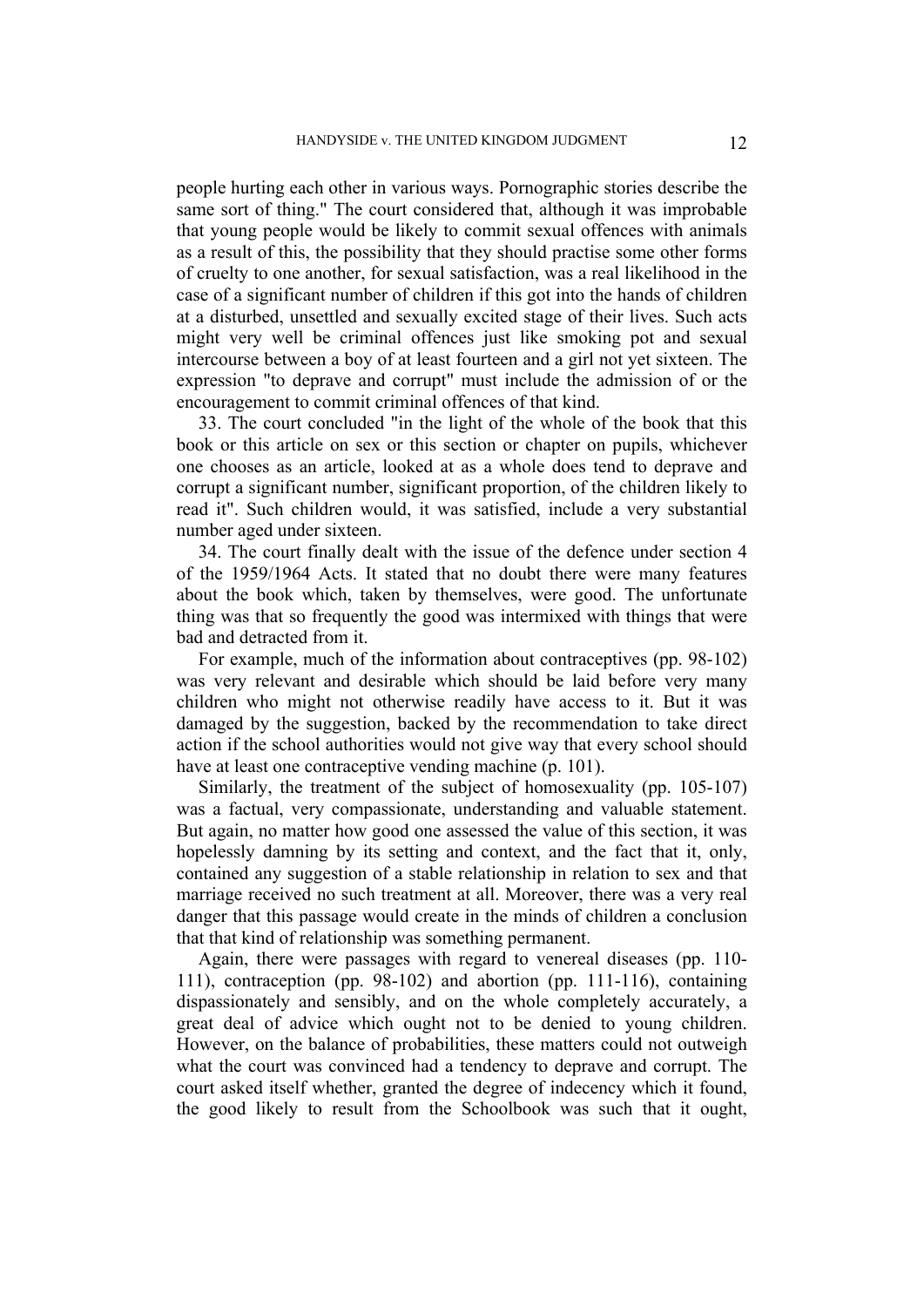nevertheless, to be published in the public interest; it regretfully came to the conclusion that the burden on the appellant to show that "publication of the article in question is justified as being for the public good" had not been discharged.

Further details concerning the revised edition

35. The passages from the original edition of the Schoolbook whose "extreme" tone or "subversive" aspects had been emphasised by the judgment of 29 October 1971 (paragraphs 30 and 31 above) are repeated either with no, or with no important, changes in the revised edition which was prepared before that date but published on 15 November 1971 (paragraphs 22-23 above).

Of the passages cited by Quarter Sessions as striking examples of the tendency to deprave and corrupt (paragraph 32 above), one was not altered (p. 77, "Be yourself"). On the other hand, the others were fairly extensively softened (pp. 97-98, "Intercourse and petting", and pp. 103-105, "Pornography") and on page 95 of the work there is now a mention of the illegality of sexual intercourse with a girl under sixteen.

Furthermore, the revised edition no longer has any reference to the installation in schools of contraceptive vending machines and points out, on page 106, that homosexual tendencies are often temporary.

# PROCEEDINGS BEFORE THE COMMISSION

36. In his application, lodged with the Commission on 13 April 1972, Mr. Handyside complained that the action in the United Kingdom against himself and the Schoolbook was in breach of his right to freedom of thought, conscience and belief under Article 9 (art. 9) of the Convention, his right to freedom of expression under Article 10 (art. 10) of the Convention and his right to the peaceful enjoyment of possessions under Article 1 of Protocol No. 1 (P1-1). He also maintained that, contrary to Article 14 (art. 14) of the Convention, the United Kingdom had failed to secure to him the above rights without discrimination on the ground of political or other opinion; that the proceedings brought against him had been contrary to Article 7 (art. 7) of the Convention; and finally that the respondent Government were also in breach of Articles 1 and 13 (art. 1, art. 13) of the Convention. He also itemised the losses he had incurred as a result of the action in question, which included £14,184 in quantified damages and further unquantified items.

37. In its decision of 4 April 1974, the Commission accepted the application insofar as it concerned allegations under Article 10 of the Convention and Article 1 of Protocol No. 1 (art. 10, P1-1), but declared it inadmissible insofar as it concerned Articles 1, 7, 9, 13 and 14 (art. 1, art. 7,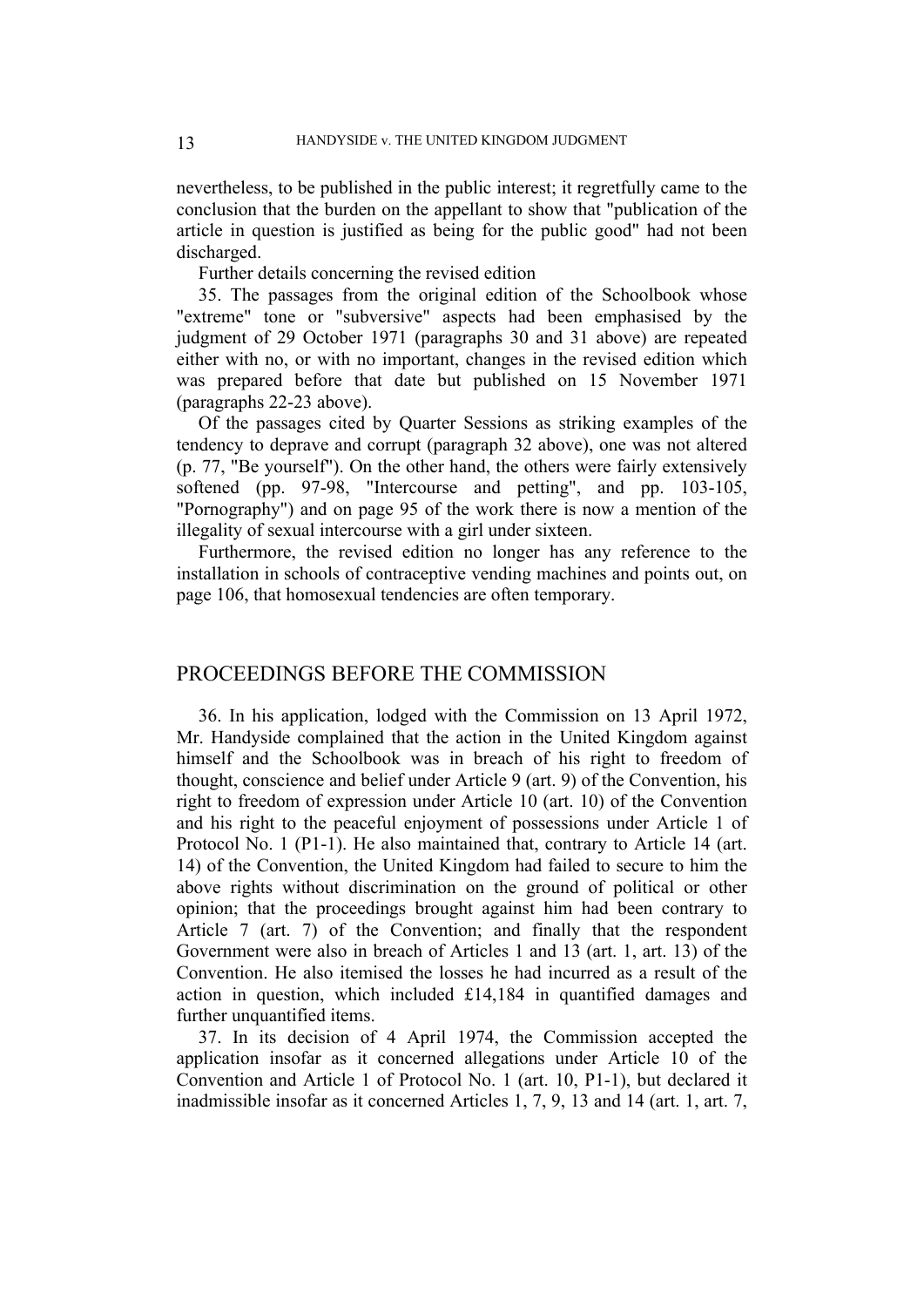art. 9, art. 13, art. 14) of the Convention. It decided on the same date to consider, ex officio, any issue which might arise from the circumstances of the case under Articles 17 and 18 (art. 17, art. 18) of the Convention and notified the parties of this a few days later.

38. In its report of 30 September 1975, the Commission expressed the opinion:

- by eight votes to five, with one abstention, that there had been no violation of Article 10 (art. 10) of the Convention;

- that neither the provisional seizure (eleven votes) nor the forfeiture and destruction of the Schoolbook (nine votes to four, with one abstention) had violated Article 1 of Protocol No. 1 (P1-1);

- by twelve votes in favour, with two abstentions, that further discussion under Article 17 (art. 17) of the Convention was unnecessary;

- unanimously, that no breach of Article 18 (art. 18) of the Convention had been established.

The report contains various separate opinions.

# FINAL SUBMISSIONS MADE TO THE COURT

39. The following final submissions were made to the Court at the oral hearing on 7 June 1976:

- for the Commission:

"May it please the Court to say and to judge

(1) whether, in consequence of the legal proceedings instituted in the United Kingdom against the applicant as publisher of The Little Red Schoolbook, proceedings which led to the seizure and confiscation of that publication and the sentencing of the applicant to payment of a fine and costs, there was or was not a violation of the Convention, in particular of Article 10 and of Article 1 of Protocol No. 1 (art. 10, P1-1);

(2) if so, whether the applicant should be afforded just satisfaction in accordance with Article 50 (art. 50) of the Convention, of a nature and amount to be determined by the Court."

#### - for the Government:

"... the United Kingdom Government have noted the submissions made by the delegates, and as to the first of them we would ask the Court to say that in this matter there was no violation.

As to the second matter ..., I think I should say this that this Court has not been addressed at this stage on any matter with regard to satisfaction and it is wholly premature for that issue to be one that is to be considered by the Court at this stage. If it is to be considered - if our submission is right on the first issue, it will not be -, then there is an occasion for further argument on that matter."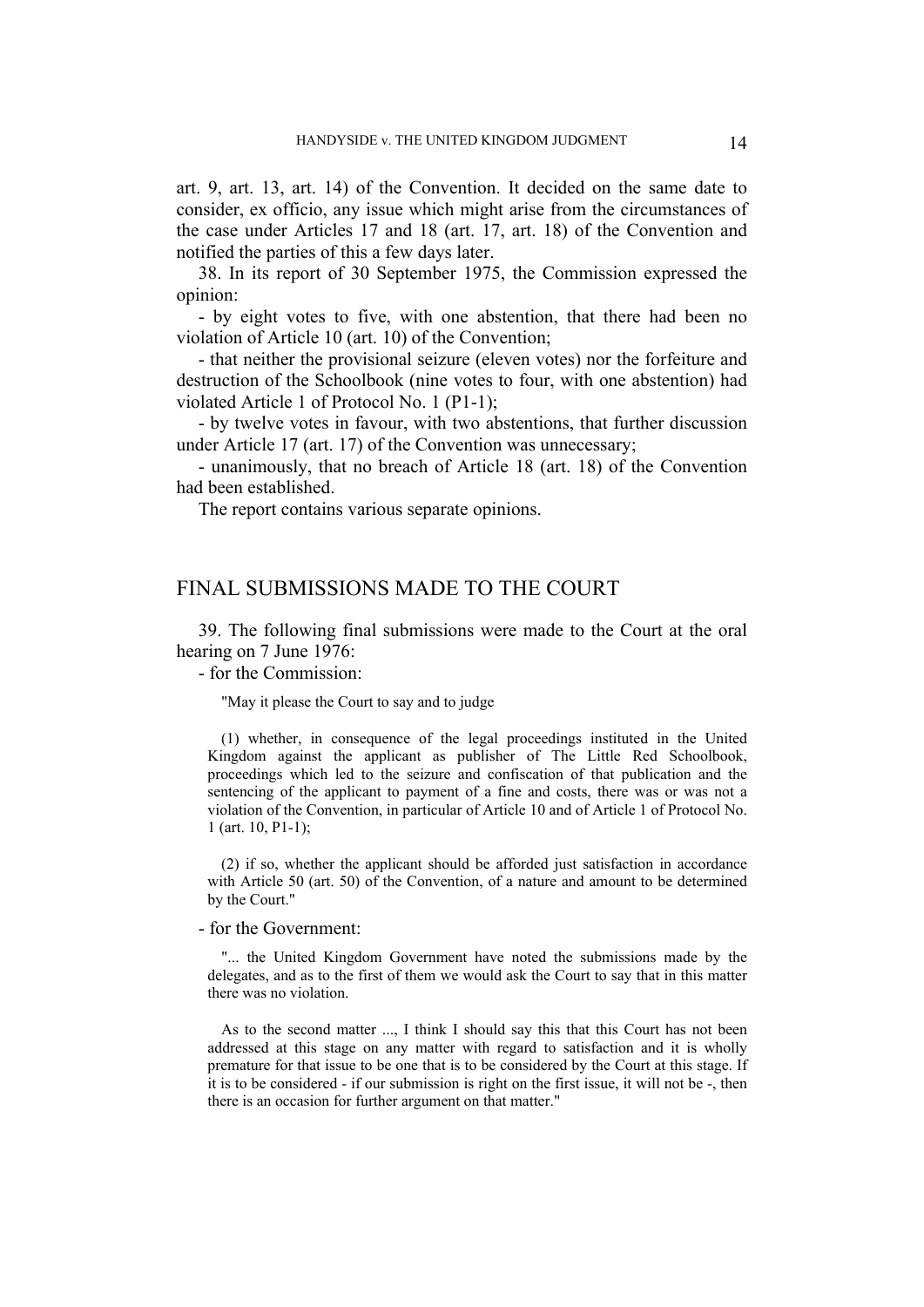40. In reply to an observation by the Agent of the Government, the Commission's principal delegate stated that, when using the words "in particular", he had meant to indicate the two Articles which were to be taken into consideration by the Court.

# AS TO THE LAW

41. On 4 April 1974, following a hearing in the presence of the parties on both merits and admissibility, the Commission accepted the application insofar as it concerned Article 10 of the Convention and Article 1 of Protocol No. 1 (art. 10, P1-1), but declared it inadmissible to the extent that Mr. Handyside invoked Articles 1, 7, 9, 13 and 14 (art. 1, art. 7, art. 9, art. 13, art. 14) of the Convention. A few days later, the Commission advised the parties that it would take into consideration Articles 17 and 18 (art. 17, art. 18) as well. However, in its report of 30 September 1975 (paragraphs 170 and 176), it expressed the opinion, in agreement with the applicant and the Government (paragraphs 92 and 128), that Article 17 (art. 17) is of no application in this case.

In reply to a question from the Court, the delegates of the Commission specified that the allegations not retained on 4 April 1974 (Articles 1, 7, 9, 13 and 14 of the Convention) (art. 1, art. 7, art. 9, art. 13, art. 14) related to the same facts as did those based on Article 10 of the Convention and Article 1 of Protocol No. 1 (art. 10, P1-1). They were accordingly not separate complaints but mere legal submissions or arguments that had been put forward along with others. However, the provisions of the Convention and of the Protocol form a whole; once a case is duly referred to it, the Court may take cognisance of every question of law arising in the course of the proceedings and concerning facts submitted to its examination by a Contracting State or by the Commission. Master of the characterisation to be given in law to these facts, the Court is empowered to examine them, if it deems it necessary and if need be ex officio, in the light of the Convention and the Protocol as a whole (see, inter alia, the judgment of 23 July 1968 on the merits of the "Belgian Linguistic" case, Series A no. 6, p. 30, para. 1, and the De Wilde, Ooms and Versyp judgment of 18 June 1971, Series A no. 12, p. 29, para. 49).

The Court, bearing in mind Mr. Handyside's original application as well as certain statements made before the Court (see, inter alia, paragraphs 52 and 56 below), finds that it should have regard to Article 14 (art. 14) of the Convention in addition to Articles 10 and 18 and Article 1 of Protocol No. 1 (art. 10, art. 18, P1-1). It shares the opinion of the Commission that Articles 1, 7, 9, 13 and 17 (art. 1, art. 7, art. 9, art. 13, art. 17) are not relevant in this case.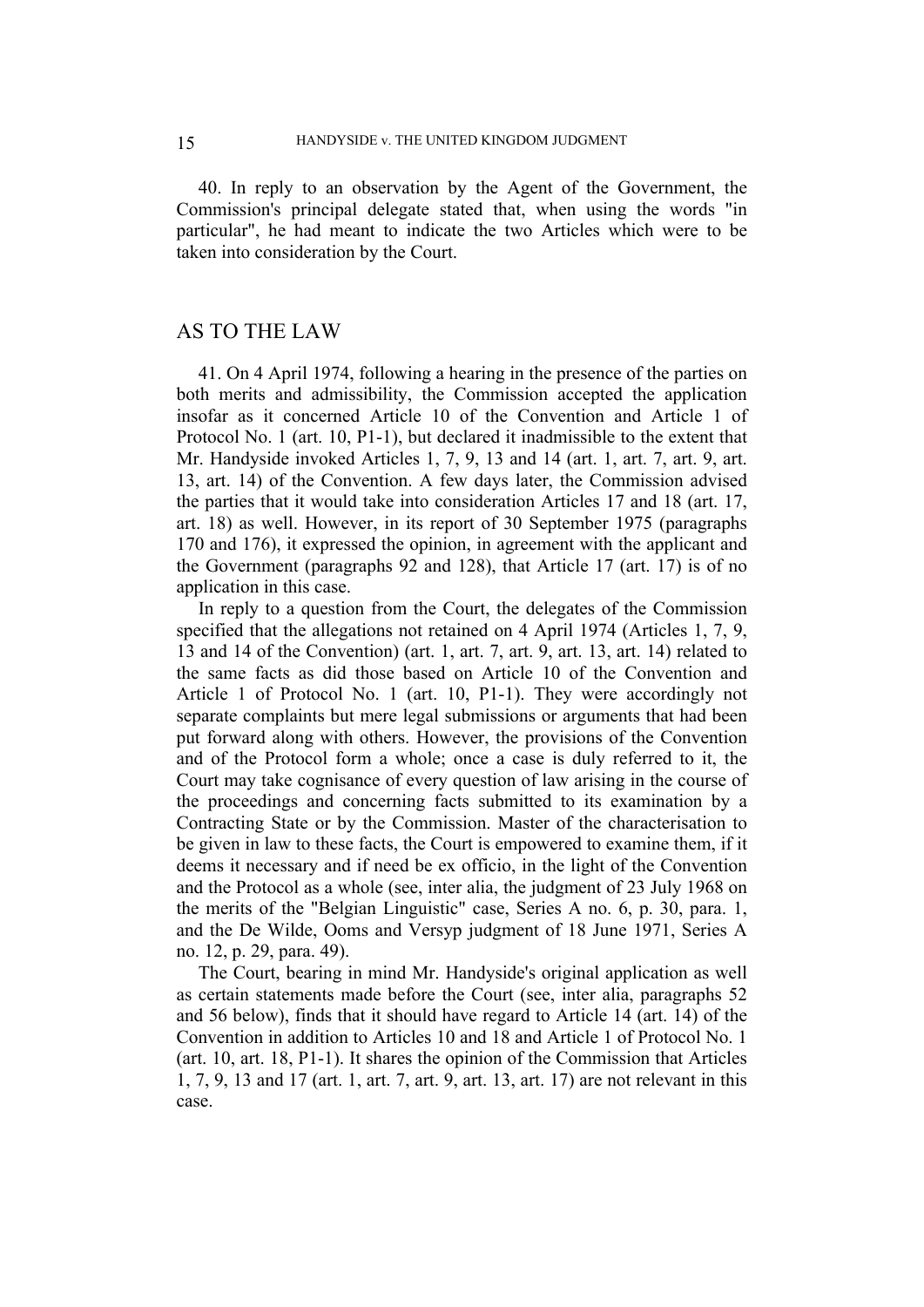# I. ON THE ALLEGED VIOLATION OF ARTICLE 10 (art. 10) OF THE **CONVENTION**

42. The applicant claims to be the victim of a violation of Article 10 (art. 10) of the Convention which provides:

"1. Everyone has the right to freedom of expression. This right shall include freedom to hold opinions and to receive and impart information and ideas without interference by public authority and regardless of frontiers. This Article (art. 10) shall not prevent States from requiring the licensing of broadcasting, television or cinema enterprises.

2. The exercise of these freedoms, since it carries with it duties and responsibilities, may be subject to such formalities, conditions, restrictions or penalties as are prescribed by law and are necessary in a democratic society, in the interests of national security, territorial integrity or public safety, for the prevention of disorder or crime, for the protection of health or morals, for the protection of the reputation or rights of others, for preventing the disclosure of information received in confidence, or for maintaining the authority and impartiality of the judiciary."

43. The various measures challenged - the applicant's criminal conviction, the seizure and subsequent forfeiture and destruction of the matrix and of hundreds of copies of the Schoolbook - were without any doubt, and the Government did not deny it, "interferences by public authority" in the exercise of his freedom of expression which is guaranteed by paragraph 1 (art. 10-1) of the text cited above. Such interferences entail a "violation" of Article 10 if they do not fall within one of the exceptions provided for in paragraph 2 (art. 10-2), which is accordingly of decisive importance in this case.

44. If the "restrictions" and "penalties" complained of by Mr. Handyside are not to infringe Article 10 (art. 10), they must, according to paragraph 2 (art. 10-2), in the first place have been "prescribed by law". The Court finds that this was the case. In the United Kingdom legal system, the basis in law for the measures in question was the 1959/1964 Acts (paragraphs 14-18, 24- 25 and 27-34 above). Besides, this was not contested by the applicant who further admitted that the competent authorities had correctly applied those Acts.

45. Having thus ascertained that the interferences complained of satisfied the first of the conditions in paragraph 2 of Article 10 (art. 10-2), the Court then investigated whether they also complied with the others. According to the Government and the majority of the Commission, the interferences were "necessary in a democratic society", "for the protection of ... morals".

46. Sharing the view of the Government and the unanimous opinion of the Commission, the Court first finds that the 1959/1964 Acts have an aim that is legitimate under Article 10 para. 2 (art. 10-2), namely, the protection of morals in a democratic society. Only this latter purpose is relevant in this case since the object of the said Acts - to wage war on "obscene"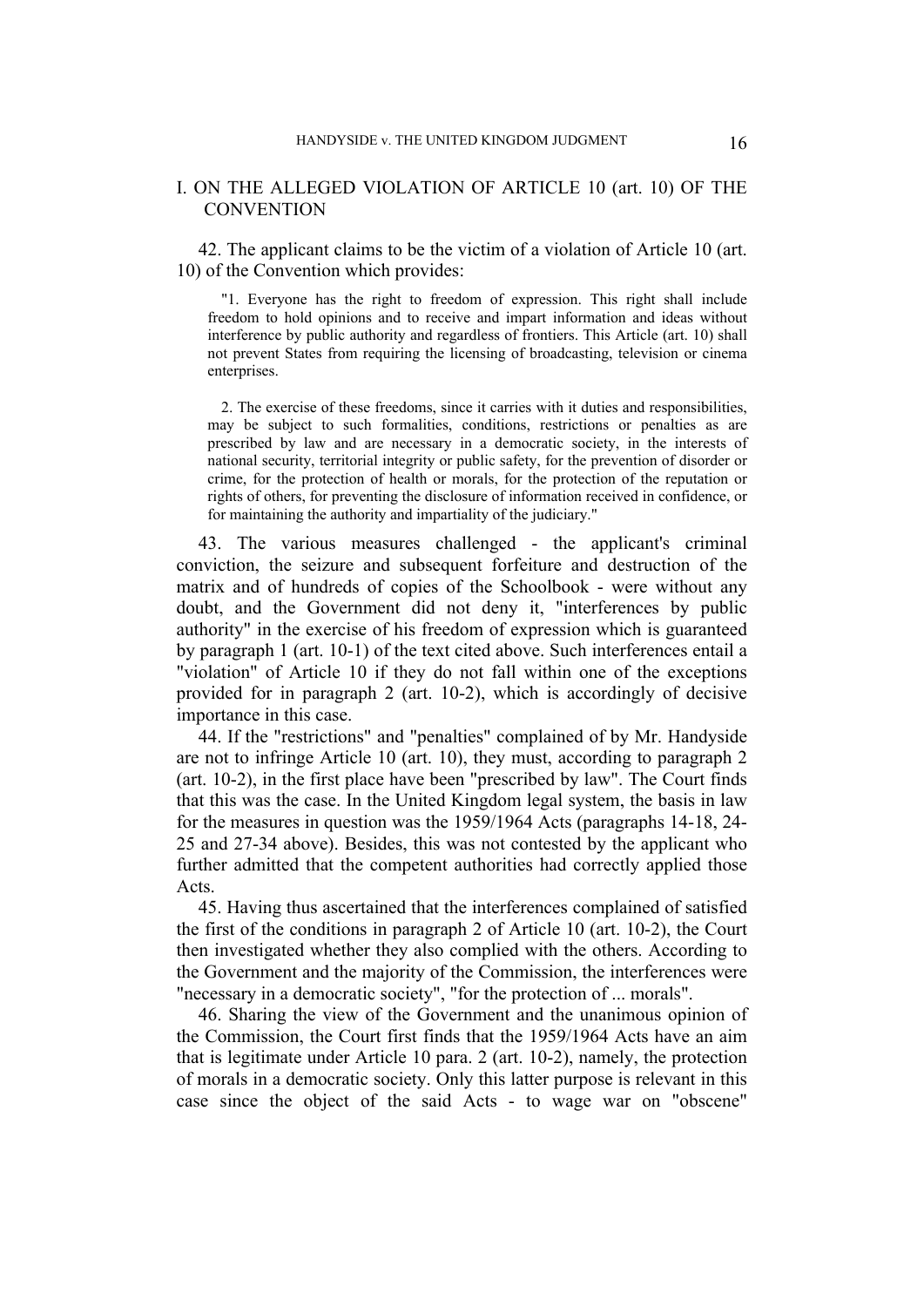publications, defined by their tendency to "deprave and corrupt" - is linked far more closely to the protection of morals than to any of the further purposes permitted by Article 10 para. 2 (art. 10-2).

47. The Court must also investigate whether the protection of morals in a democratic society necessitated the various measures taken against the applicant and the Schoolbook under the 1959/1964 Acts. Mr. Handyside does not restrict himself to criticising these Acts as such: he also makes from the viewpoint of the Convention and not of English law - several complaints concerning their application in his case.

The Commission's report and the subsequent hearings before the Court in June 1976 brought to light clear-cut differences of opinion on a crucial problem, namely, how to determine whether the actual "restrictions" and "penalties" complained of by the applicant were "necessary in a democratic society", "for the protection of morals". According to the Government and the majority of the Commission, the Court has only to ensure that the English courts acted reasonably, in good faith and within the limits of the margin of appreciation left to the Contracting States by Article 10 para. 2 (art. 10-2). On the other hand, the minority of the Commission sees the Court's task as being not to review the Inner London Quarter Sessions judgment but to examine the Schoolbook directly in the light of the Convention and of nothing but the Convention.

48. The Court points out that the machinery of protection established by the Convention is subsidiary to the national systems safeguarding human rights (judgment of 23 July 1968 on the merits of the "Belgian Linguistic" case, Series A no. 6, p. 35, para. 10 in fine). The Convention leaves to each Contracting State, in the first place, the task of securing the rights and liberties it enshrines. The institutions created by it make their own contribution to this task but they become involved only through contentious proceedings and once all domestic remedies have been exhausted (Article 26) (art. 26).

These observations apply, notably, to Article 10 para. 2 (art. 10-2). In particular, it is not possible to find in the domestic law of the various Contracting States a uniform European conception of morals. The view taken by their respective laws of the requirements of morals varies from time to time and from place to place, especially in our era which is characterised by a rapid and far-reaching evolution of opinions on the subject. By reason of their direct and continuous contact with the vital forces of their countries, State authorities are in principle in a better position than the international judge to give an opinion on the exact content of these requirements as well as on the "necessity" of a "restriction" or "penalty" intended to meet them. The Court notes at this juncture that, whilst the adjective "necessary", within the meaning of Article 10 para. 2 (art. 10-2), is not synonymous with "indispensable" (cf., in Articles 2 para. 2 (art. 2-2) and 6 para. 1 (art. 6-1), the words "absolutely necessary" and "strictly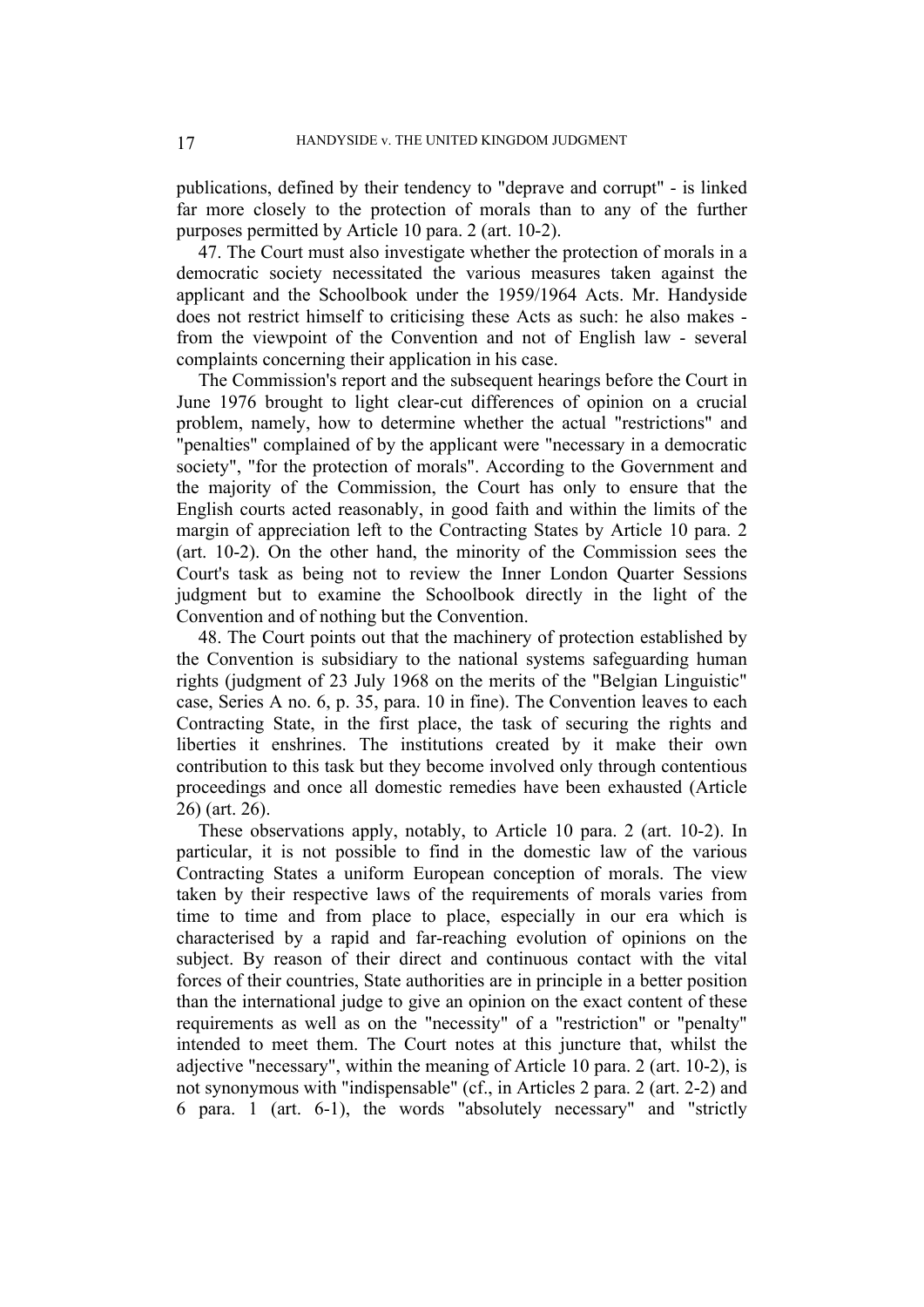necessary" and, in Article 15 para. 1 (art. 15-1), the phrase "to the extent strictly required by the exigencies of the situation"), neither has it the flexibility of such expressions as "admissible", "ordinary" (cf. Article 4 para. 3) (art. 4-3), "useful" (cf. the French text of the first paragraph of Article 1 of Protocol No. 1) (P1-1), "reasonable" (cf. Articles 5 para. 3 and 6 para. 1) (art. 5-3, art. 6-1) or "desirable". Nevertheless, it is for the national authorities to make the initial assessment of the reality of the pressing social need implied by the notion of "necessity" in this context.

Consequently, Article 10 para. 2 (art. 10-2) leaves to the Contracting States a margin of appreciation. This margin is given both to the domestic legislator ("prescribed by law") and to the bodies, judicial amongst others, that are called upon to interpret and apply the laws in force (Engel and others judgment of 8 June 1976, Series A no. 22, pp. 41-42, para. 100; cf., for Article 8 para. 2 (art. 8-2), De Wilde, Ooms and Versyp judgment of 18 June 1971, Series A no. 12, pp. 45-46, para. 93, and the Golder judgment of 21 February 1975, Series A no. 18, pp. 21-22, para. 45).

49. Nevertheless, Article 10 para. 2 (art. 10-2) does not give the Contracting States an unlimited power of appreciation. The Court, which, with the Commission, is responsible for ensuring the observance of those States' engagements (Article 19) (art. 19), is empowered to give the final ruling on whether a "restriction" or "penalty" is reconcilable with freedom of expression as protected by Article 10 (art. 10). The domestic margin of appreciation thus goes hand in hand with a European supervision. Such supervision concerns both the aim of the measure challenged and its "necessity"; it covers not only the basic legislation but also the decision applying it, even one given by an independent court. In this respect, the Court refers to Article 50 (art. 50) of the Convention ("decision or ... measure taken by a legal authority or any other authority") as well as to its own case-law (Engel and others judgment of 8 June 1976, Series A no. 22, pp. 41-42, para. 100).

The Court's supervisory functions oblige it to pay the utmost attention to the principles characterising a "democratic society". Freedom of expression constitutes one of the essential foundations of such a society, one of the basic conditions for its progress and for the development of every man. Subject to paragraph 2 of Article 10 (art. 10-2), it is applicable not only to "information" or "ideas" that are favourably received or regarded as inoffensive or as a matter of indifference, but also to those that offend, shock or disturb the State or any sector of the population. Such are the demands of that pluralism, tolerance and broadmindedness without which there is no "democratic society". This means, amongst other things, that every "formality", "condition", "restriction" or "penalty" imposed in this sphere must be proportionate to the legitimate aim pursued.

From another standpoint, whoever exercises his freedom of expression undertakes "duties and responsibilities" the scope of which depends on his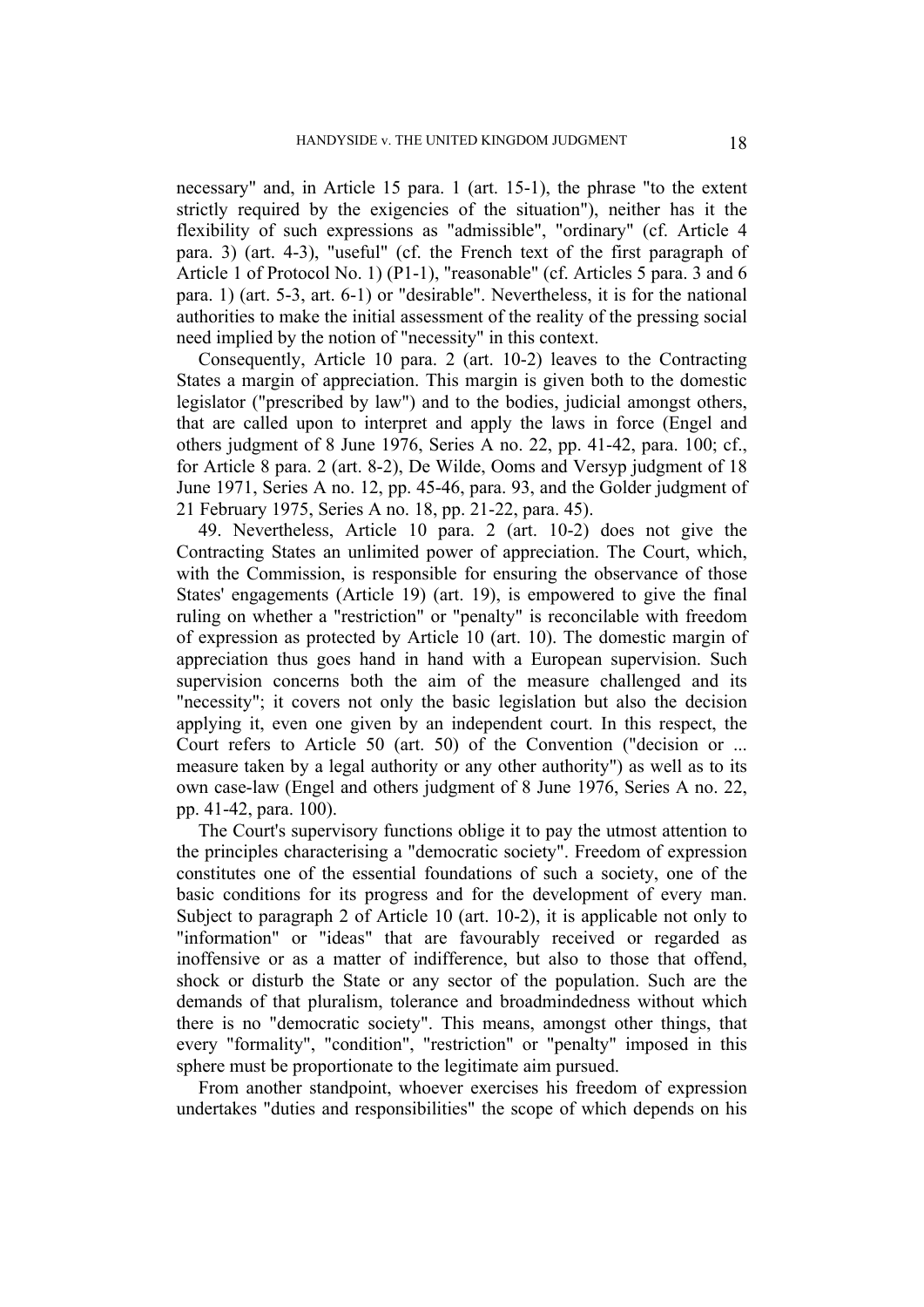situation and the technical means he uses. The Court cannot overlook such a person's "duties" and "responsibilities" when it enquires, as in this case, whether "restrictions" or "penalties" were conducive to the "protection of morals" which made them "necessary" in a "democratic society".

50. It follows from this that it is in no way the Court's task to take the place of the competent national courts but rather to review under Article 10 (art. 10) the decisions they delivered in the exercise of their power of appreciation.

However, the Court's supervision would generally prove illusory if it did no more than examine these decisions in isolation; it must view them in the light of the case as a whole, including the publication in question and the arguments and evidence adduced by the applicant in the domestic legal system and then at the international level. The Court must decide, on the basis of the different data available to it, whether the reasons given by the national authorities to justify the actual measures of "interference" they take are relevant and sufficient under Article 10 para. 2 (art. 10-2) (cf., for Article 5 para. 3 (art. 5-3), the Wemhoff judgment of 27 June 1968, Series A no. 7, pp. 24-25, para. 12, the Neumeister judgment of 27 June 1968, Series A no. 8, p. 37, para. 5, the Stögmüller judgment of 10 November 1969, Series A no. 9, p. 39, para. 3, the Matznetter judgment of 10 November 1969, Series A no. 10, p. 31, para. 3, and the Ringeisen judgment of 16 July 1971, Series A no. 13, p. 42, para. 104).

51. Following the method set out above, the Court scrutinized under Article 10 para. 2 (art. 10-2) the individual decisions complained of, in particular, the judgment of the Inner London Quarter Sessions.

The said judgment is summarised in paragraphs 27-34 above. The Court reviewed it in the light of the case as a whole; in addition to the pleadings before the Court and the Commission's report, the memorials and oral explanations presented to the Commission between June 1973 and August 1974 and the transcript of the proceedings before the Quarter Sessions were, inter alia, taken into consideration.

52. The Court attaches particular importance to a factor to which the judgment of 29 October 1971 did not fail to draw attention, that is, the intended readership of the Schoolbook. It was aimed above all at children and adolescents aged from twelve to eighteen. Being direct, factual and reduced to essentials in style, it was easily within the comprehension of even the youngest of such readers. The applicant had made it clear that he planned a widespread circulation. He had sent the book, with a press release, to numerous daily papers and periodicals for review or for advertising purposes. What is more, he had set a modest sale price (thirty pence), arranged for a reprint of 50,000 copies shortly after the first impression of 20,000 and chosen a title suggesting that the work was some kind of handbook for use in schools.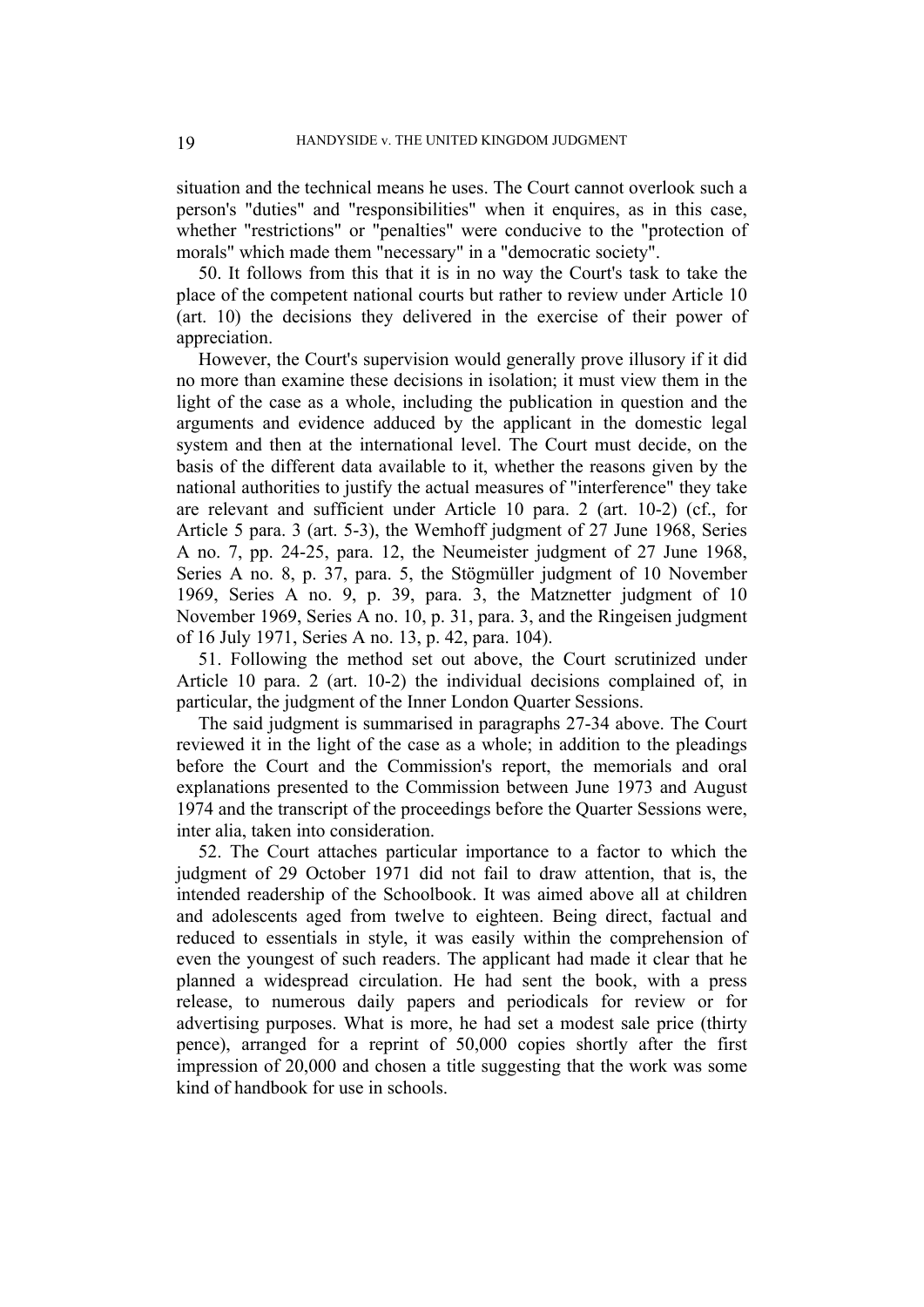Basically the book contained purely factual information that was generally correct and often useful, as the Quarter Sessions recognised. However, it also included, above all in the section on sex and in the passage headed "Be yourself" in the chapter on pupils (paragraph 32 above). sentences or paragraphs that young people at a critical stage of their development could have interpreted as an encouragement to indulge in precocious activities harmful for them or even to commit certain criminal offences. In these circumstances, despite the variety and the constant evolution in the United Kingdom of views on ethics and education, the competent English judges were entitled, in the exercise of their discretion, to think at the relevant time that the Schoolbook would have pernicious effects on the morals of many of the children and adolescents who would read it.

However, the applicant maintained, in substance, that the demands of the "protection of morals" or, to use the wording of the 1959/1964 Acts, of the war against publications likely to "deprave and corrupt", were but a pretext in his case. The truth of the matter, he alleged, was that an attempt had been made to muzzle a small-scale publisher whose political leanings met with the disapproval of a fragment of public opinion. Proceedings were set in motion, said he, in an atmosphere little short of "hysteria", stirred up and kept alive by ultra-conservative elements. The accent in the judgment of 29 October 1971 on the anti-authoritarian aspects of the Schoolbook (paragraph 31 above) showed, according to the applicant, exactly what lay behind the case.

The information supplied by Mr. Handyside seems, in fact, to show that letters from members of the public, articles in the press and action by Members of Parliament were not without some influence in the decision to seize the Schoolbook and to take criminal proceedings against its publisher. However, the Government drew attention to the fact that such initiatives could well have been explained not by some dark plot but by the genuine emotion felt by citizens faithful to traditional moral values when, towards the end of March 1971, they read in certain newspapers extracts from the book which was due to appear on 1 April. The Government also emphasised that the proceedings ended several months after the "campaign" denounced by the applicant and that he did not claim that it had continued in the intervening period. From this the Government concluded that the "campaign" in no way impaired dispassionate deliberation at the Quarter Sessions.

For its part the Court finds that the anti-authoritarian aspects of the Schoolbook as such were not held in the judgment of 29 October 1971 to fall foul of the 1959/1964 Acts. Those aspects were taken into account only insofar as the appeal court considered that, by undermining the moderating influence of parents, teachers, the Churches and youth organisations, they aggravated the tendency to "deprave and corrupt" which in its opinion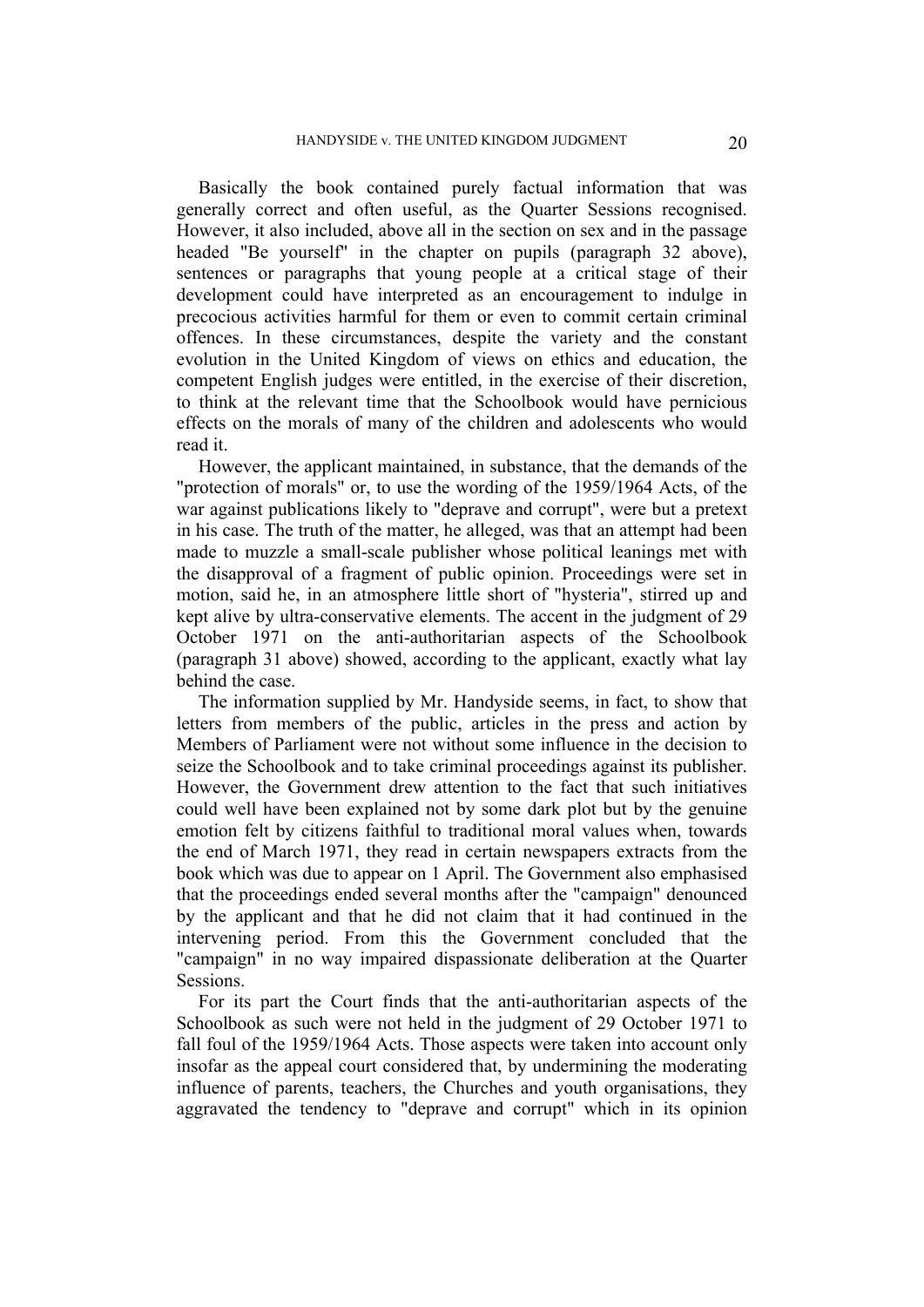resulted from other parts of the work. It should be added that the revised edition was allowed to circulate freely by the British authorities despite the fact that the anti-authoritarian passages again appeared there in full and even, in some cases, in stronger terms (paragraph 35 above). As the Government noted, this is hard to reconcile with the theory of a political intrigue.

The Court thus allows that the fundamental aim of the judgment of 29 October 1971, applying the 1959/1964 Acts, was the protection of the morals of the young, a legitimate purpose under Article 10 para. 2 (art. 10- 2). Consequently, the seizures effected on 31 March and 1 April 1971, pending the outcome of the proceedings that were about to open, also had this aim.

53. It remains to examine the "necessity" of the measures in dispute, beginning with the said seizures.

If the applicant is right, their object should have been at the most one or a few copies of the book to be used as exhibits in the criminal proceedings. The Court does not share this view since the police had good reasons for trying to lay their hands on all the stock as a temporary means of protecting the young against a danger to morals on whose existence it was for the trial court to decide. The legislation of many Contracting States provides for a seizure analogous to that envisaged by section 3 of the English 1959/1964 Acts.

54. A series of arguments which merit reflection was advanced by the applicant and the minority of the Commission concerning the "necessity" of the sentence and the forfeiture at issue.

Firstly, they drew attention to the fact that the original edition of the Schoolbook was the object of no proceedings in Northern Ireland, the Isle of Man and the Channel Islands and of no conviction in Scotland and that, even in England and Wales, thousands of copies circulated without impediment despite the judgment of 29 October 1971.

The Court recalls that section 5 (3) of the 1959/1964 Acts provides that they shall not extend to Scotland or to Northern Ireland (paragraph 25 in fine above). Above all, it must not be forgotten that the Convention, as is shown especially by its Article 60 (art. 60), never puts the various organs of the Contracting States under an obligation to limit the rights and freedoms it guarantees. In particular, in no case does Article 10 para. 2 (art. 10-2) compel them to impose "restrictions" or "penalties" in the field of freedom of expression; it in no way prevents them from not availing themselves of the expedients it provides for them (cf. the words "may be subject"). The competent authorities in Northern Ireland, the Isle of Man and the Channel Islands may, in the light of local conditions, have had plausible reasons for not taking action against the book and its publisher, as may the Scottish Procurator Fiscal for not summonsing Mr. Handyside to appear in person in Edinburgh after the dismissal of the complaint under Scottish law against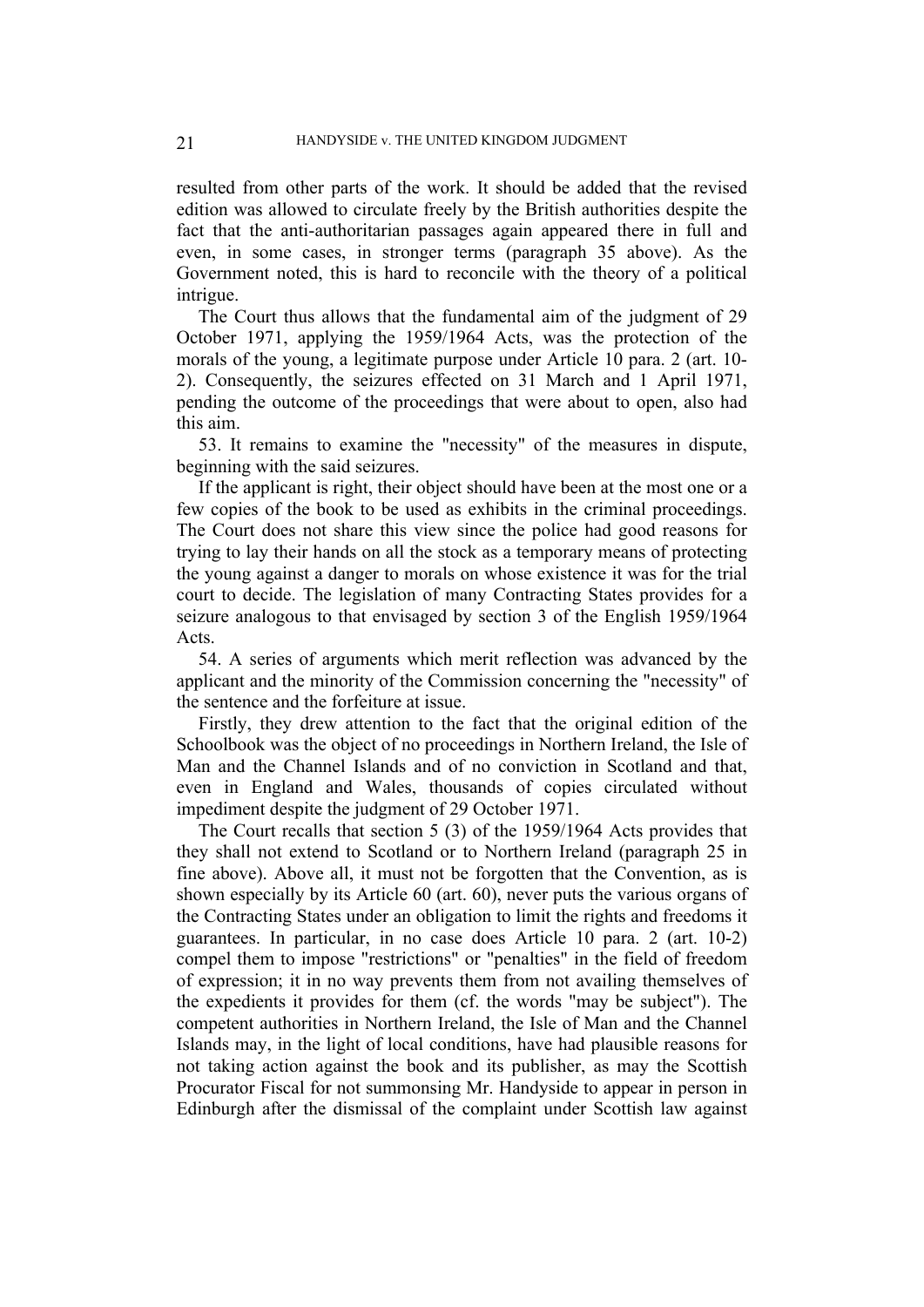Stage 1 in respect of the revised edition (paragraph 19 above). Their failure to act – into which the Court does not have to enquire and which did not prevent the measures taken in England from leading to revision of the Schoolbook - does not prove that the judgment of 29 October 1971 was not a response to a real necessity, bearing in mind the national authorities' margin of appreciation.

These remarks also apply, mutatis mutandis, to the circulation of many copies in England and Wales.

55. The applicant and the minority of the Commission also stressed that the revised edition, albeit little different in their view from the first, was not the object of proceedings in England and Wales.

The Government charged them with minimising the extent of the changes made to the original text of the Schoolbook: although the changes were made between the conviction at first instance on 1 July 1971 and the appeal judgment of 29 October 1971, they were said to relate to the main passages cited by the Quarter Sessions as showing particularly clearly a tendency to "deprave and corrupt". The Government claimed that the Director of Public Prosecutions must have taken the view that the changes dispensed him from invoking the 1959/1964 Acts again.

In the Court's view, the absence of proceedings against the revised edition, which differed fairly extensively from the original edition on the points at issue (paragraphs 22-23 and 35 above), rather suggests that the competent authorities wished to limit themselves to what was strictly necessary, an attitude in conformity with Article 10 (art. 10) of the **Convention** 

56. The treatment meted out to the Schoolbook and its publisher in 1971 was, according to the applicant and the minority of the Commission, all the less "necessary" in that a host of publications dedicated to hard core pornography and devoid of intellectual or artistic merit allegedly profit by an extreme degree of tolerance in the United Kingdom. They are exposed to the gaze of passers-by and especially of young people and are said generally to enjoy complete impunity, the rare criminal prosecutions launched against them proving, it was asserted, more often than not abortive due to the great liberalism shown by juries. The same was claimed to apply to sex shops and much public entertainment.

The Government countered this by the remark, supported by figures, that the Director of Public Prosecutions does not remain inactive nor does the police, despite the scanty manpower resources of the squad specialising in this field. Moreover, they claim that, in addition to proceedings properly so called, seizures were frequently made at the relevant time under the "disclaimer/caution procedure" (paragraph 26 above).

In principle it is not the Court's function to compare different decisions taken, even in apparently similar circumstances, by prosecuting authorities and courts; and it must, just like the respondent Government, respect the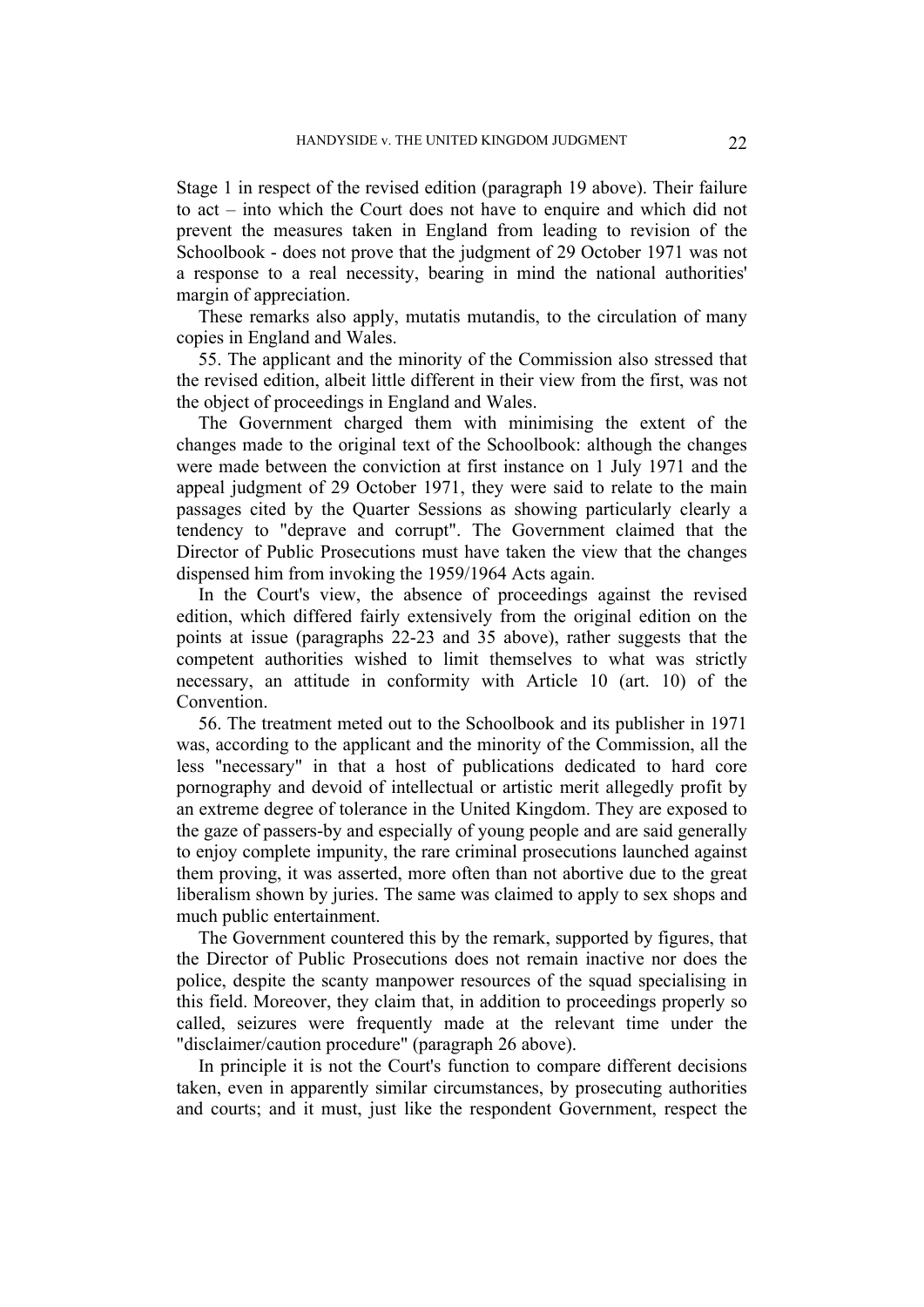independence of the courts. Furthermore and above all, the Court is not faced with really analogous situations: as the Government pointed out, the documents in the file do not show that the publications and entertainment in question were aimed, to the same extent as the Schoolbook (paragraph 52 above), at children and adolescents having ready access thereto.

57. The applicant and the minority of the Commission laid stress on the further point that, in addition to the original Danish edition, translations of the "Little Book" appeared and circulated freely in the majority of the member States of the Council of Europe.

Here again, the national margin of appreciation and the optional nature of the "restrictions" and "penalties" referred to in Article 10 para. 2 (art. 10-2) prevent the Court from accepting the argument. The Contracting States have each fashioned their approach in the light of the situation obtaining in their respective territories; they have had regard, inter alia, to the different views prevailing there about the demands of the protection of morals in a democratic society. The fact that most of them decided to allow the work to be distributed does not mean that the contrary decision of the Inner London Quarter Sessions was a breach of Article 10 (art. 10). Besides, some of the editions published outside the United Kingdom do not include the passages, or at least not all the passages, cited in the judgment of 29 October 1971 as striking examples of a tendency to "deprave and corrupt".

58. Finally, at the hearing on 5 June 1976, the delegate expounding the opinion of the minority of the Commission maintained that in any event the respondent State need not have taken measures as Draconian as the initiation of criminal proceedings leading to the conviction of Mr. Handyside and to the forfeiture and subsequent destruction of the Schoolbook. The United Kingdom was said to have violated the principle of proportionality, inherent in the adjective "necessary", by not limiting itself either to a request to the applicant to expurgate the book or to restrictions on its sale and advertisement.

With regard to the first solution, the Government argued that the applicant would never have agreed to modify the Schoolbook if he had been ordered or asked to do so before 1 April 1971: was he not strenuously disputing its "obscenity"? The Court for its part confines itself to finding that Article 10 (art. 10) of the Convention certainly does not oblige the Contracting States to introduce such prior censorship.

The Government did not indicate whether the second solution was feasible under English law. Neither does it appear that it would have been appropriate in this case. There would scarcely have been any sense in restricting to adults sales of a work destined above all for the young; the Schoolbook would thereby have lost the substance of what the applicant considered to be its raison d'être. Moreover, he did not advert to this question.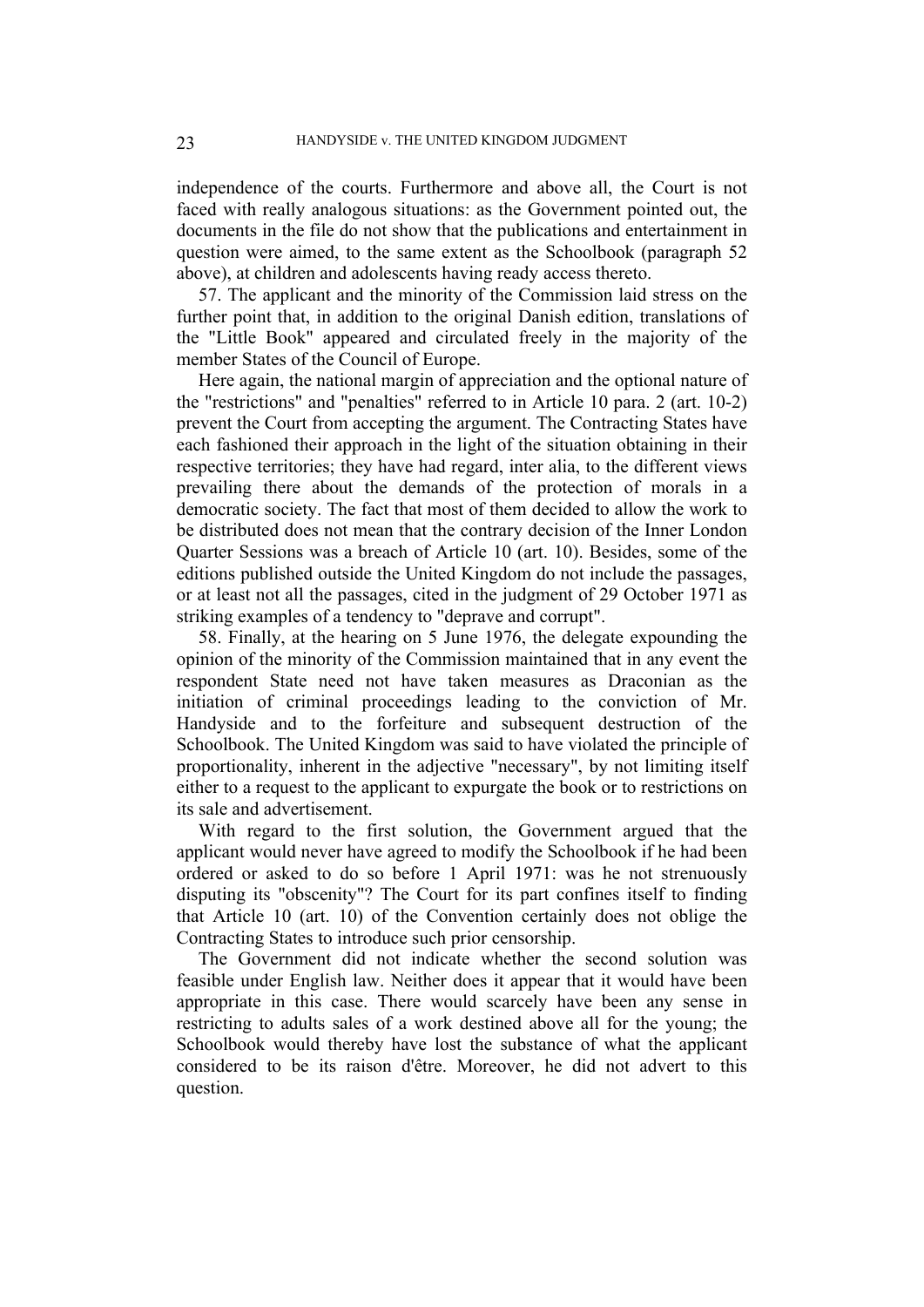59. On the strength of the data before it, the Court thus reaches the conclusion that no breach of the requirements of Article 10 (art. 10) has been established in the circumstances of the present case.

# II. ON THE ALLEGED VIOLATION OF ARTICLE 1 OF PROTOCOL No. 1 (P1-1)

60. The applicant in the second place alleges the violation of Article 1 of Protocol No. 1 (P1-1) which provides:

"Every natural or legal person is entitled to the peaceful enjoyment of his possessions. No one shall be deprived of his possessions except in the public interest and subject to the conditions provided for by law and by the general principles of international law.

The preceding provisions shall not, however, in any way impair the right of a State to enforce such laws as it deems necessary to control the use of property in accordance with the general interest or to secure the payment of taxes or other contributions or penalties."

61. The complaint concerns two distinct measures, namely, the seizure on 31 March and 1 April 1971 of the matrix and of hundreds of copies of the Schoolbook, on the one hand, and their forfeiture and subsequent destruction following the judgment of 29 October 1971, on the other. Both measures interfered with Mr. Handyside's right "to the peaceful enjoyment of his possessions". The Government do not contest this but, in agreement with the majority of the Commission, maintain that justification for the measures is to be found in the exceptions attached by Article 1 of the Protocol (P1-1) to the principle enunciated in its first sentence.

62. The seizure complained of was provisional. It did no more than prevent the applicant, for a period, from enjoying and using as he pleased possessions of which he remained the owner and which he would have recovered had the proceedings against him resulted in an acquittal.

In these circumstances, the Court thinks that the second sentence of the first paragraph of Article 1 (P1-1) does not come into play in this case. Admittedly the expression "deprived of his possessions", in the English text, could lead one to think otherwise but the structure of Article 1 (P1-1) shows that that sentence, which originated moreover in a Belgian amendment drafted in French (Collected Edition of the "travaux préparatoires", document H (61) 4, pp. 1083, 1084, 1086, 1090, 1099, 1105, 1110-1111 and 1113-1114), applies only to someone who is "deprived of ownership" ("privé de sa propriété").

On the other hand the seizure did relate to "the use of property" and thus falls within the ambit of the second paragraph. Unlike Article 10 para. 2 (art. 10-2) of the Convention, this paragraph sets the Contracting States up as sole judges of the "necessity" for an interference. Consequently, the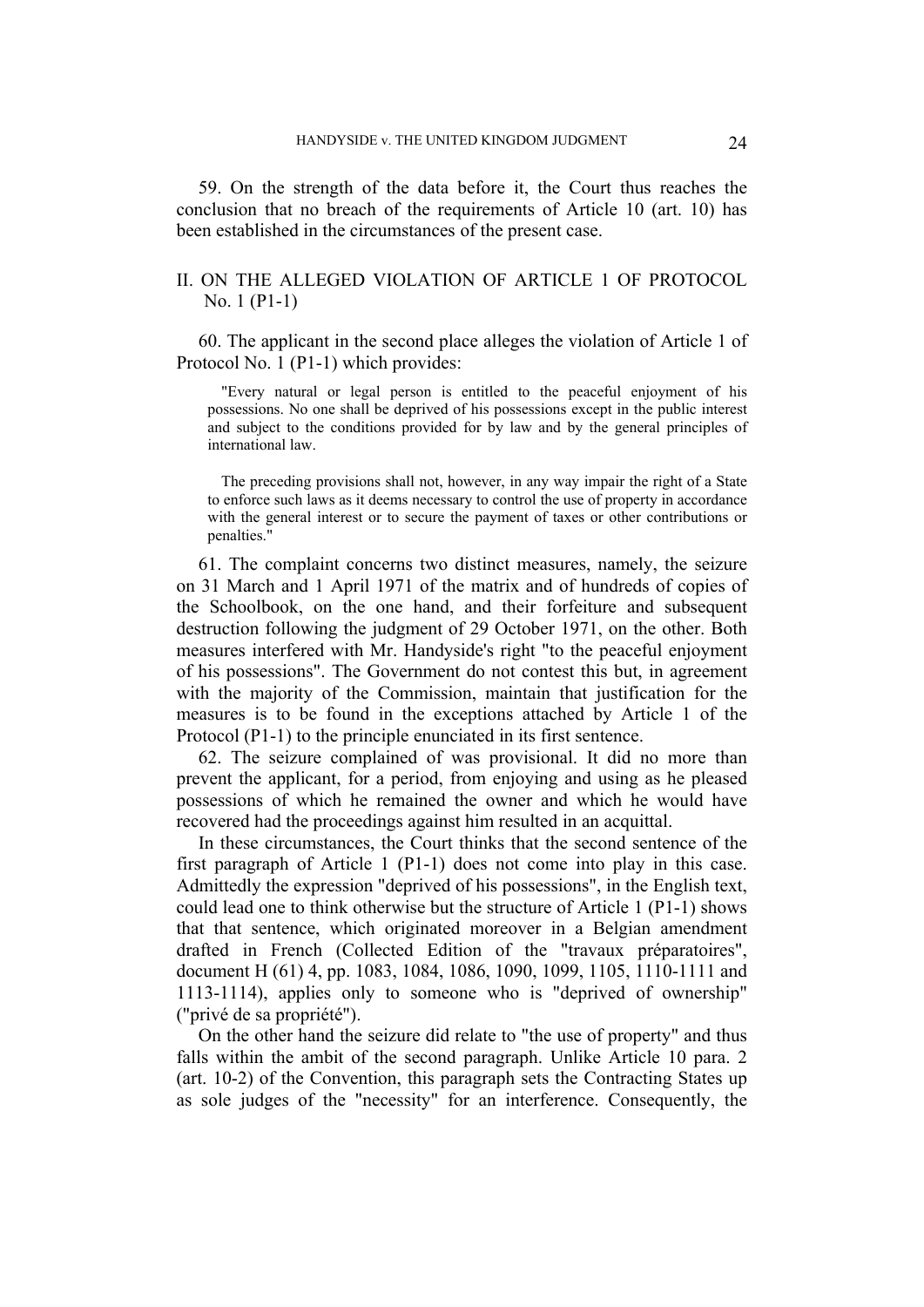Court must restrict itself to supervising the lawfulness and the purpose of the restriction in question. It finds that the contested measure was ordered pursuant to section 3 of the 1959/1964 Acts and following proceedings which it was not contested were in accordance with the law. Again, the aim of the seizure was "the protection of morals" as understood by the competent British authorities in the exercise of their power of appreciation (paragraph 52 above). And the concept of "protection of morals" used in Article 10 para. 2 (art. 10-2) of the Convention, is encompassed in the much wider notion of the "general interest" within the meaning of the second paragraph of Article 1 of the Protocol (P1-1).

On this point the Court thus accepts the argument of the Government and the opinion of the majority of the Commission.

63. The forfeiture and destruction of the Schoolbook, on the other hand, permanently deprived the applicant of the ownership of certain possessions. However, these measures were authorised by the second paragraph of Article 1 of Protocol No. 1 (P1-1), interpreted in the light of the principle of law, common to the Contracting States, where under items whose use has been lawfully adjudged illicit and dangerous to the general interest are forfeited with a view to destruction.

# III. ON THE ALLEGED VIOLATION OF ARTICLE 18 (art. 18) OF THE **CONVENTION**

64. Mr. Handyside is of the opinion that, contrary to Article 18 (art. 18), he underwent "restrictions" pursuing a "purpose" mentioned neither by Article 10 (art. 10) of the Convention nor by Article 1 of Protocol No. 1 (P1-1).

This complaint does not support examination since the Court has already concluded that the said restrictions concerned aims that were legitimate under these two last-mentioned Articles (art. 10, P1-1) (paragraphs 52, 62 and 63 above).

# IV. ON THE ALLEGED VIOLATION OF ARTICLE 14 (art. 14) OF THE **CONVENTION**

65. In the early stages of the proceedings initiated before the Commission by the applicant, he claimed to be the victim of a violation of Article 14 (art. 14) of the Convention which provides:

"The enjoyment of the rights and freedoms set forth in this Convention shall be secured without discrimination on any ground such as sex, race, colour, language, religion, political or other opinion, national or social origin, association with a national minority, property, birth or other status."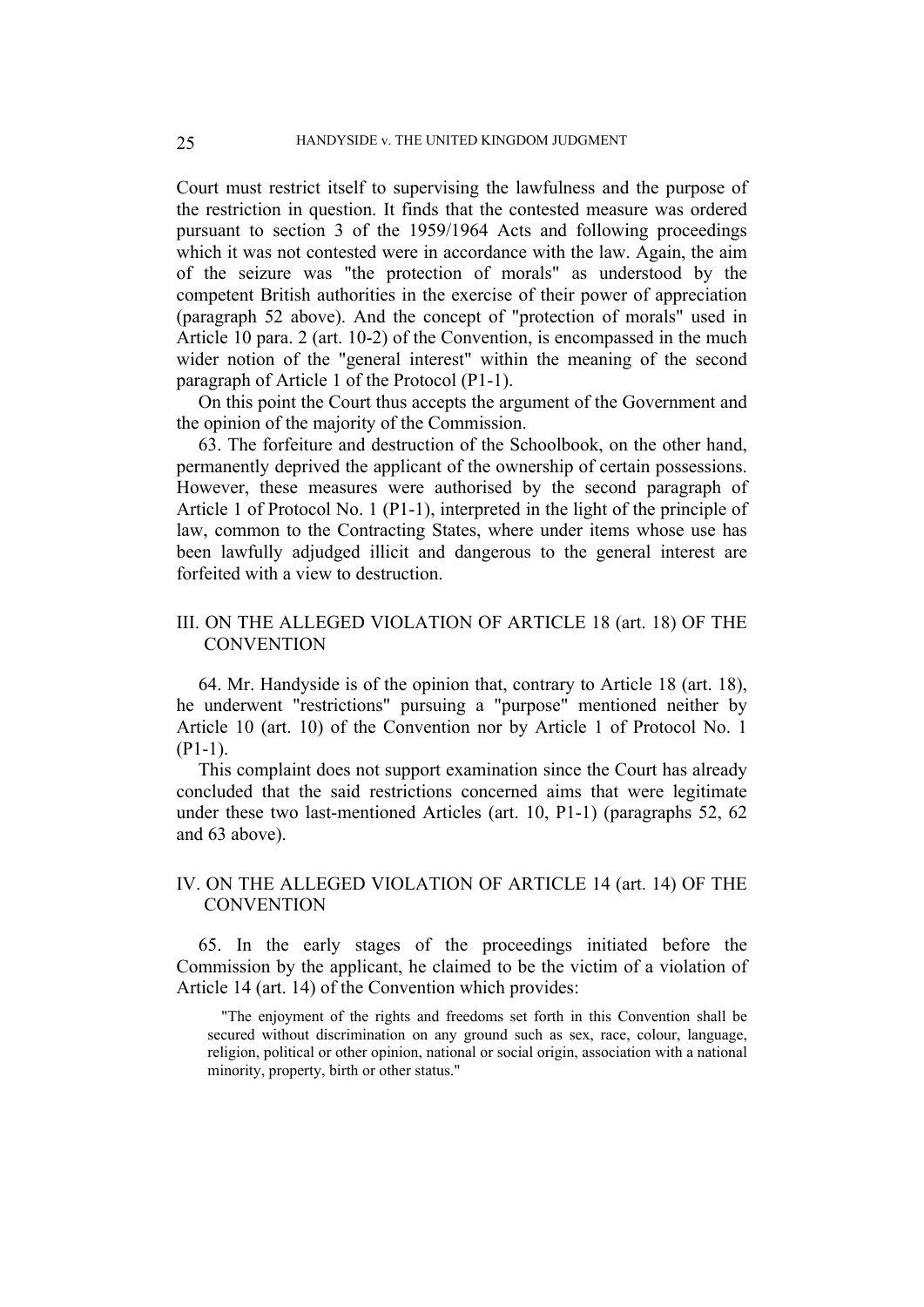66. On 4 April 1974 the Commission rejected the application on this point as being manifestly ill-founded. However, the Court was of the opinion that it should also have regard to Article 14, taken together with Article 10 (art. 14+10) of the Convention and Article 1 of Protocol No. 1 (art. 14+P1-1) (paragraph 41 above): some of Mr. Handyside's complaints, made after as well as before the decision of 4 April 1974 and with or without express reference to Article 14 (art. 14), raise the question of an arbitrary difference in treatment.

However, the data before the Court do not show that he suffered discrimination in the enjoyment of his freedom of expression and his property rights. In particular, they do not reveal that he was persecuted on account of his political leanings (paragraph 52 above). Neither does it appear that the pornographic publications and entertainment which he said profited by an extreme degree of tolerance in the United Kingdom were aimed, to the same extent as the Schoolbook, at children and adolescents having ready access thereto (paragraph 56 above). Finally, the documents in the file do not disclose that the measures taken against the applicant and the book departed from other decisions, taken in similar cases, to the point of constituting a denial of justice or a manifest abuse (Engel and others judgment of 8 June 1976, Series A no. 22, p. 42, para. 103).

### V. ON THE APPLICATION OF ARTICLE 50 (art. 50) OF THE **CONVENTION**

67. Having found no violation of Protocol No. 1 (P1) or of the Convention, the Court concludes that the question of the application of Article 50 (art. 50) does not arise in this case.

# FOR THESE REASONS, THE COURT

- 1. Holds by thirteen votes to one that there has been no breach of Article 10 (art. 10) of the Convention;
- 2. Holds unanimously that there has been no breach either of Article 1 of Protocol No. 1 (P1-1) or of Articles 14 and 18 (art. 14, art. 18) of the **Convention**

Done in French and in English, the French text being authentic, at the Human Rights Building, Strasbourg, this seventh day of December, one thousand nine hundred and seventy-six.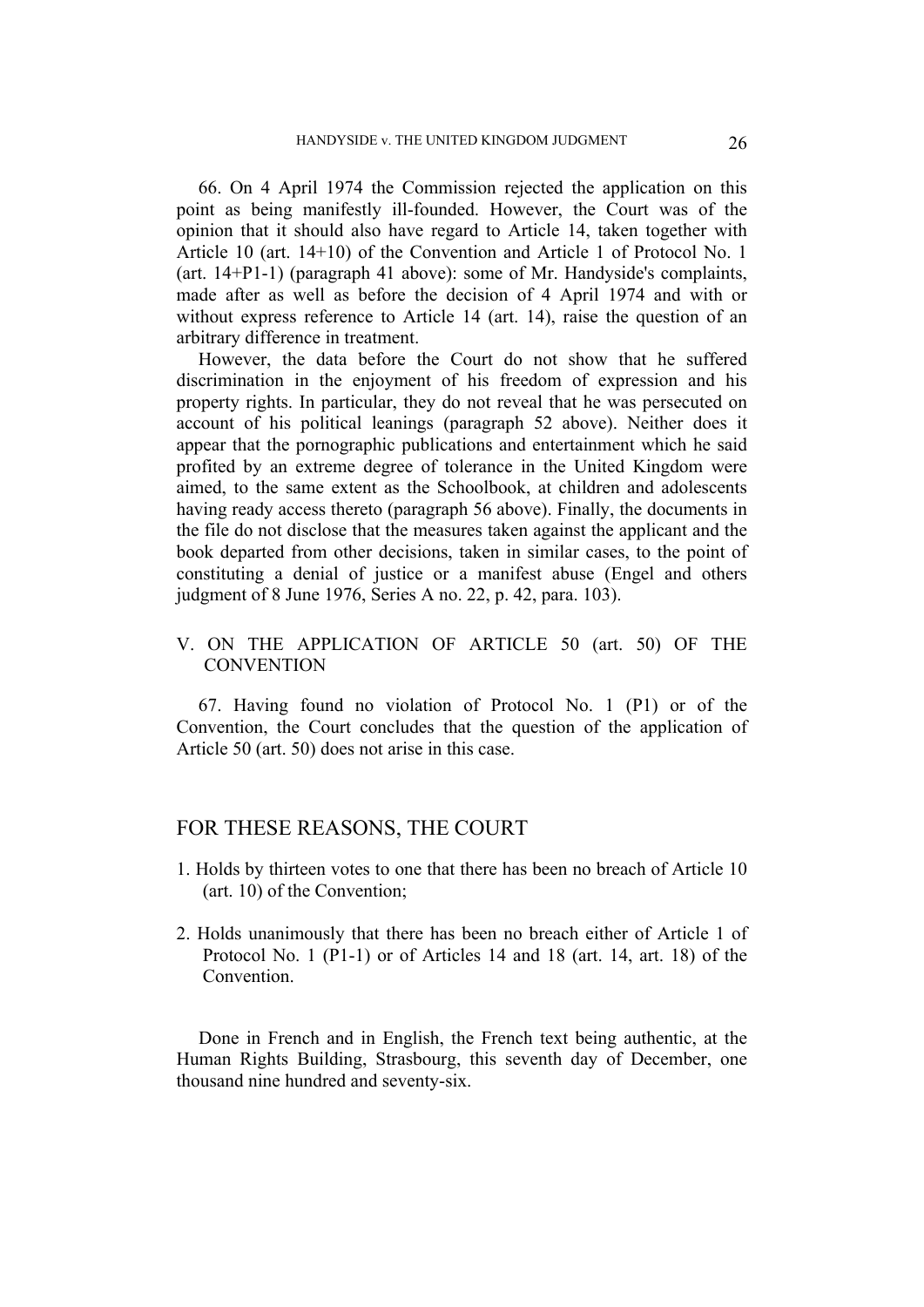Giorgio BALLADORE PALLIERI

Marc-André EISSEN

Judges Mosler and Zekia have annexed their separate opinions to the present judgment, in accordance with Article 51 para. 2 (art. 51-2) of the Convention and Rule 50 para. 2 of the Rules of Court.

> G. B.P. M.-A.E.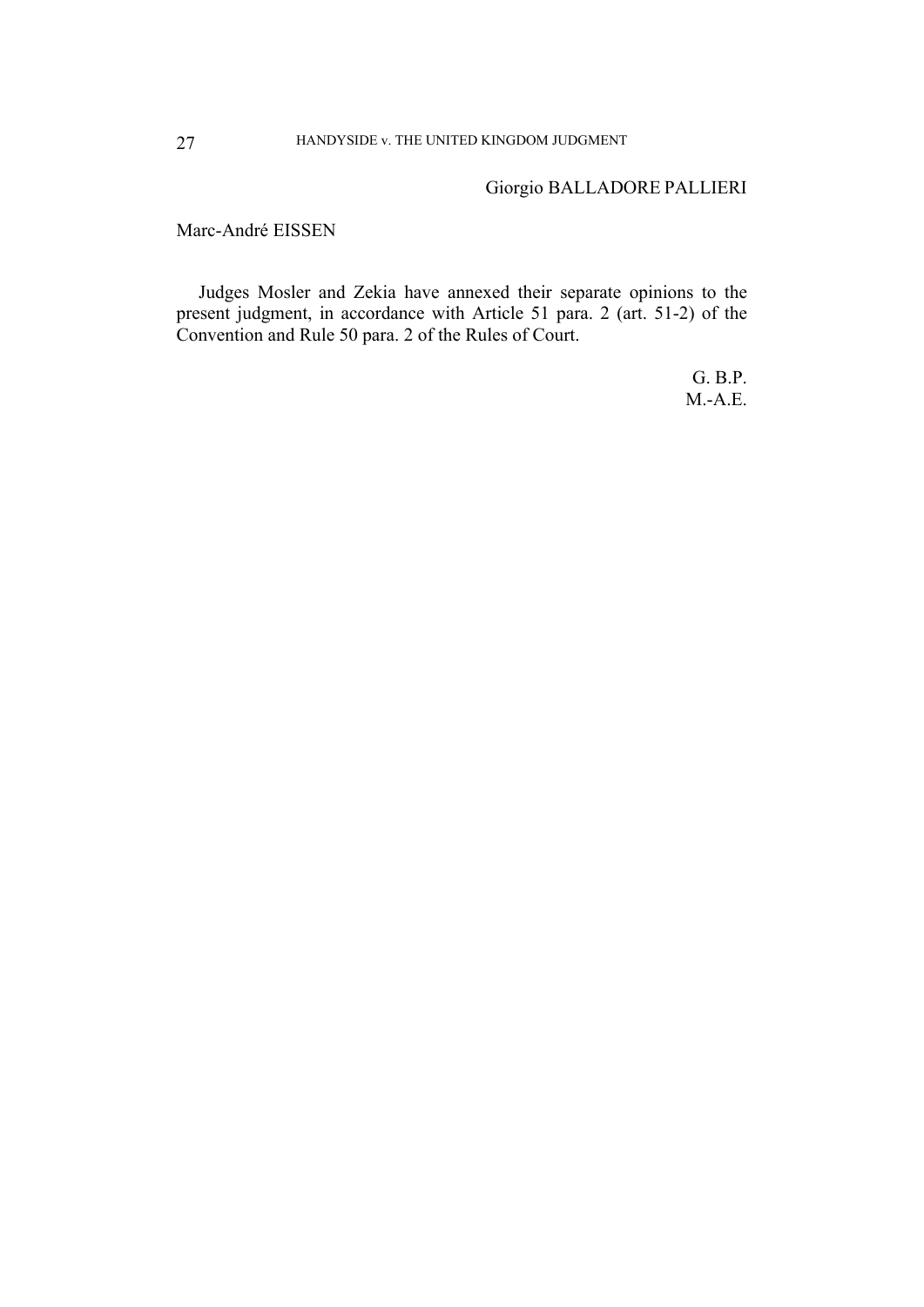# SEPARATE OPINION OF JUDGE MOSLER

### *(Translation)*

1. I differ from the Court's reasoning on one point only. However, it is so decisive for the question of whether or not there has been a violation in this case that my view on this point of detail has compelled me to vote against paragraph 1 of the operative provisions of the judgment. I am not convinced that the measures taken by the British authorities, including the judgment of the Inner London Quarter Sessions, were "necessary", within the meaning of Article 10 para. 2 (art. 10-2), for the achievement of their aim, namely the protection of morals. Paragraph 2 of Article 10 (art. 10-2) allows the States to subject the exercise of everyone's right to freedom of expression to restrictions and penalties only if they are measures necessary, in a democratic society, for certain aims considered to be legitimate exceptions to the right guaranteed by paragraph 1 (art. 10-1). These aims include the protection of morals which is relied on by the Government. In the absence of one of the factors which, when found in combination, entitle the State to avail itself of the exception to the right to freedom of expression, paragraph 2 (art. 10-2) does not apply and the individual's right must be respected without any interference. However, my interpretation of the word "necessary" and my conception of its application to the impugned measures do not, in part, coincide with the Court's view. They have thus led to my contrary vote although I entirely approve the other reasons contained in the judgment and, inter alia, the opinions expressed on certain questions of principle concerning the scope of the Convention in relation to the States' domestic legal systems and the definition of certain elements of the rights guaranteed and the exceptions permitted.

In order to leave no doubt about my agreement with the opinion of the Court insofar as it follows and develops more precisely existing case-law or adopts new and well-defined standpoints, I should like to emphasise that I accept in particular the passages on the Court's independence in the characterisation of facts (paragraph 41), on the respective powers of the Court and of the national authorities (problem of the "margin of appreciation" - cf., inter alia, paragraph 50) and on the examination of measures intended to protect morals in a democratic society (cf., inter alia, paragraph 48).

2. The measures inflicted on the applicant thus had a legitimate aim. They were taken pursuant to legislation that cannot be criticised under Article 10 para. 2 (art. 10-2). Nobody disputes their conformity with this legislation. They were "prescribed by law" within the meaning of the Convention.

However, the Court's supervision cannot stop there. Since the criteria in Article 10 para. 2 (art. 10-2) are autonomous concepts (cf. most recently,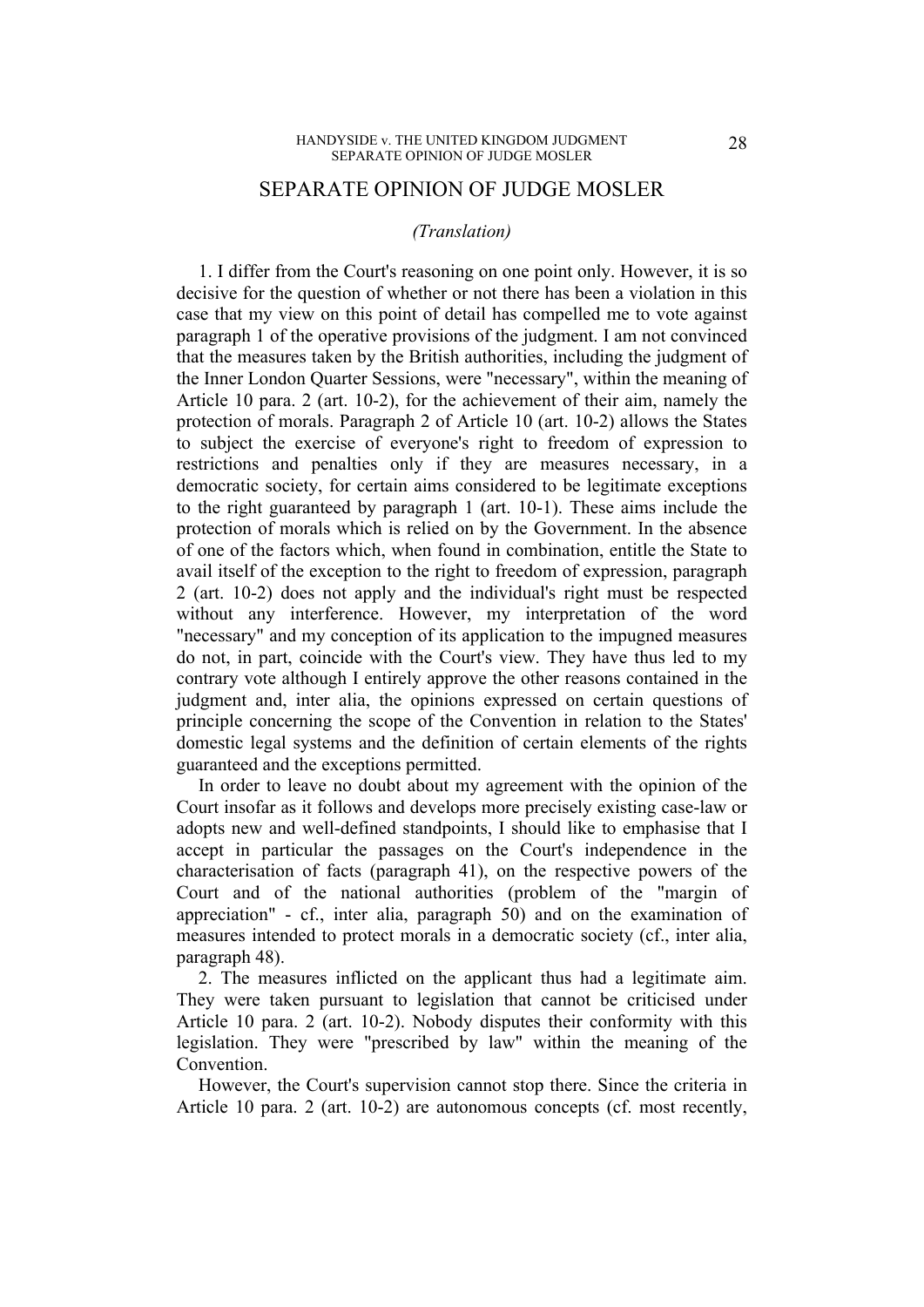mutatis mutandis, the Engel and others judgment of 8 June 1976, Series A no. 22, p. 34, para. 81), the Court must investigate both whether it was "necessary", for the domestic authorities, to have recourse to the means they employed to achieve the aim and whether they overstepped the national margin of appreciation with a resultant violation of the common standard guaranteed by an autonomous concept.

What is "necessary" is not the same as what is indispensable (paragraph 48 of the judgment). Such a definition would be too narrow and would not correspond to the usage of this word in domestic law. On the other hand, it is beyond question that the measure must be appropriate for achieving the aim. However, a measure cannot be regarded as inappropriate, and hence not "necessary", just because it proves ineffectual by not achieving its aim. A measure likely to be effectual under normal conditions cannot be deprived of its legal basis after the event by failure to attain the success which it might have had in more favourable circumstances.

The greater part of the first edition of the book circulated without impediment. The measures taken by the competent authorities and confirmed by the Inner London Quarter Sessions prevented merely the distribution of under 10 per cent of the impression. The remainder, that is about 90 per cent, reached the public including probably, to a large extent, the adolescents meant to be protected (cf. the address of Mr. Thornberry at the hearing on 7 June 1976). The measures in respect of the applicant thus had so little success that they must be taken as ineffectual in relation to the aim pursued. In fact young people were not protected against the influence of the book that had been qualified as likely to "deprave and corrupt" them by the authorities, acting within their legitimate margin of appreciation.

The ineffectualness of the measures would in no way prevent their being considered appropriate if it had been due to circumstances beyond the influence and control of the authorities. However, that was not the case. Certainly it cannot be presumed that the measures were not taken in good faith and with the genuine intention of preventing the book's circulation. Above all, the carefully reasoned judgment of the Inner London Quarter Sessions excludes such a presumption. Nevertheless, from an objective point of view, the measures actually taken against the book's circulation could never have achieved their aim without being accompanied by other measures against the 90 per cent of the impression. Yet nothing in the case file, in particular in the addresses of those appearing before the Court, shows that action of this kind was attempted.

Under Article 10 para. 2 (art. 10-2), the authorities' action in certain respects and their lack of action in others must be viewed as a whole. The aim, legitimate under Article 10 para. 2 (art. 10-2), of restricting freedom of expression in order to protect the morals of the young against The Little Red Schoolbook, is one and indivisible. The result of the authorities' action as well as of their inaction must be attributed to the British State. It is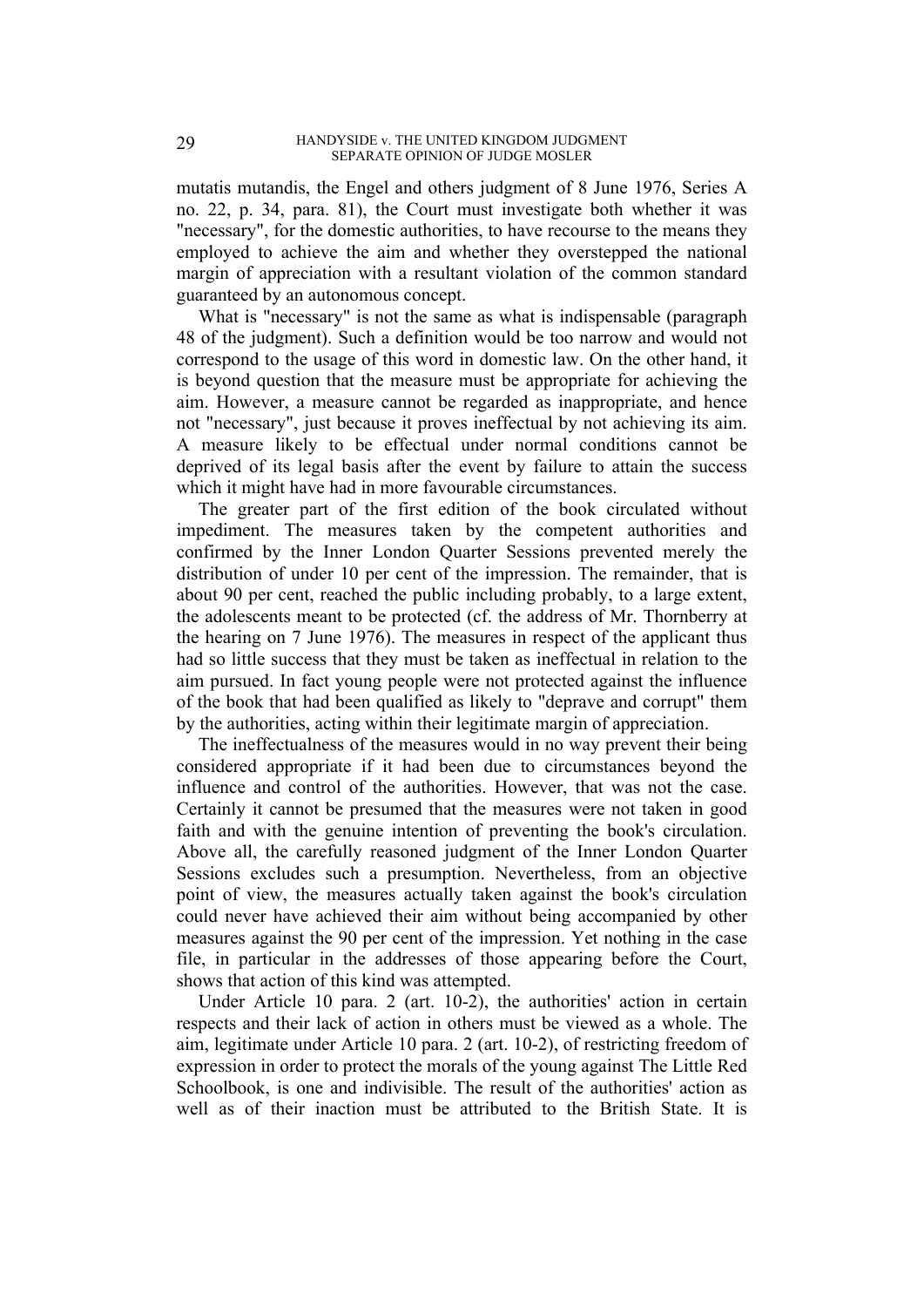responsible for the application of measures that were not appropriate with regard to the aim pursued because they covered only one small part of the object of the prosecution without taking the others into account.

Accordingly the measures chosen by the authorities were, by their very nature, inappropriate.

Furthermore some attendant facts must be reviewed.

I leave aside the fact, apparently not disputed between the State, the Commission and the applicant, that publications far more "obscene" than The Little Red Schoolbook were readily accessible to anyone in the United Kingdom. Assuming this to be correct, it does not prevent the authorities from having recourse to measures of prohibition against a book intended in particular for schoolchildren.

On the other hand, the diversity of the approaches adopted in different regions of the United Kingdom (paragraph 19 of the judgment) raises doubts about the necessity of the measures taken in London. Undoubtedly the Convention does not compel the Contracting States to pass uniform legislation for all the territory under their jurisdiction. Nevertheless, it does oblige them to act in such a way that the level of protection guaranteed by the Convention is maintained throughout the whole of that territory. In this case it is difficult to understand why a measure that was not thought necessary outside England and Wales was deemed to be so in London.

There remains the question whether the application of the contested measures, which were inappropriate from an objective point of view, fell within the margin left to the domestic institutions to choose between different measures having a legitimate aim and to assess their potential effectualness. In my view, the reply must be negative because of the clear lack of proportion between that part of the impression subjected to the said measures and that part whose circulation was not impeded. Admittedly the result of the action taken was the punishment of Mr. Handyside in accordance with the law, but this result does not by itself justify measures that were not apt to protect the young against the consequences of reading the book.

3. It must follow that the action complained of was not "necessary", within the meaning of Article 10 para. 2 (art. 10-2), with regard to the aim pursued. Such a measure is not covered by the exceptions to which freedom of expression can be subjected, even if the aim is perfectly legitimate and if the qualification of what is moral in a democratic society remained within the framework of the State's margin of appreciation.

The right enshrined in Article 10 para. 1 (art. 10-1) is so valuable for every democratic society that the criterion of necessity, which, when combined with other criteria, justifies an exception to the principle, must be examined from every aspect suggested by the circumstances.

It is only for this reason that I have regretfully voted against paragraph 1 of the operative provisions. As for paragraph 2, concerning Article 1 of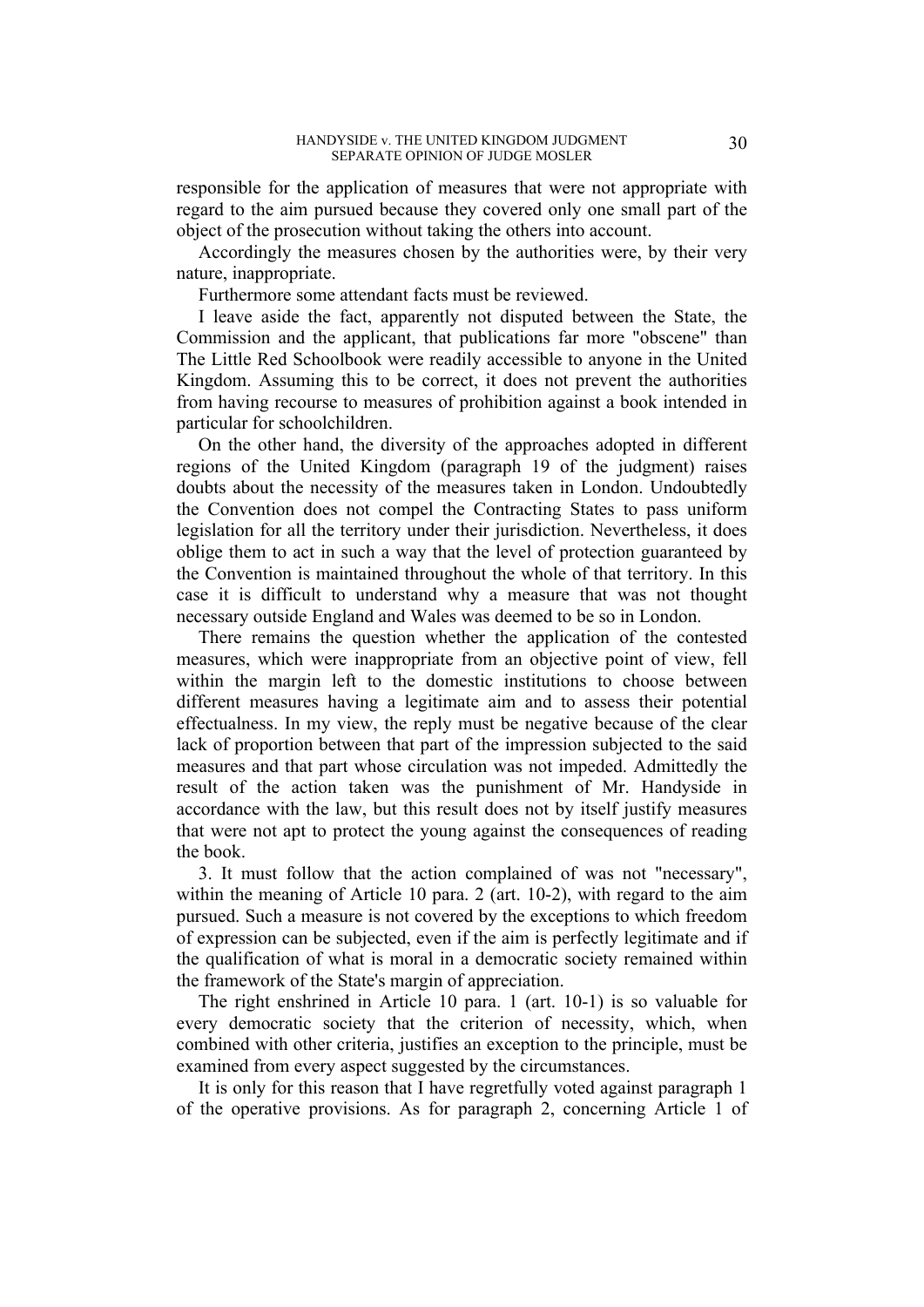Protocol No. 1 (P1-1) and two other Articles, I have rejoined the majority as I was bound by the prior decision on Article 10 (art. 10) and, on this basis, was quite able to accept the Court's reasons.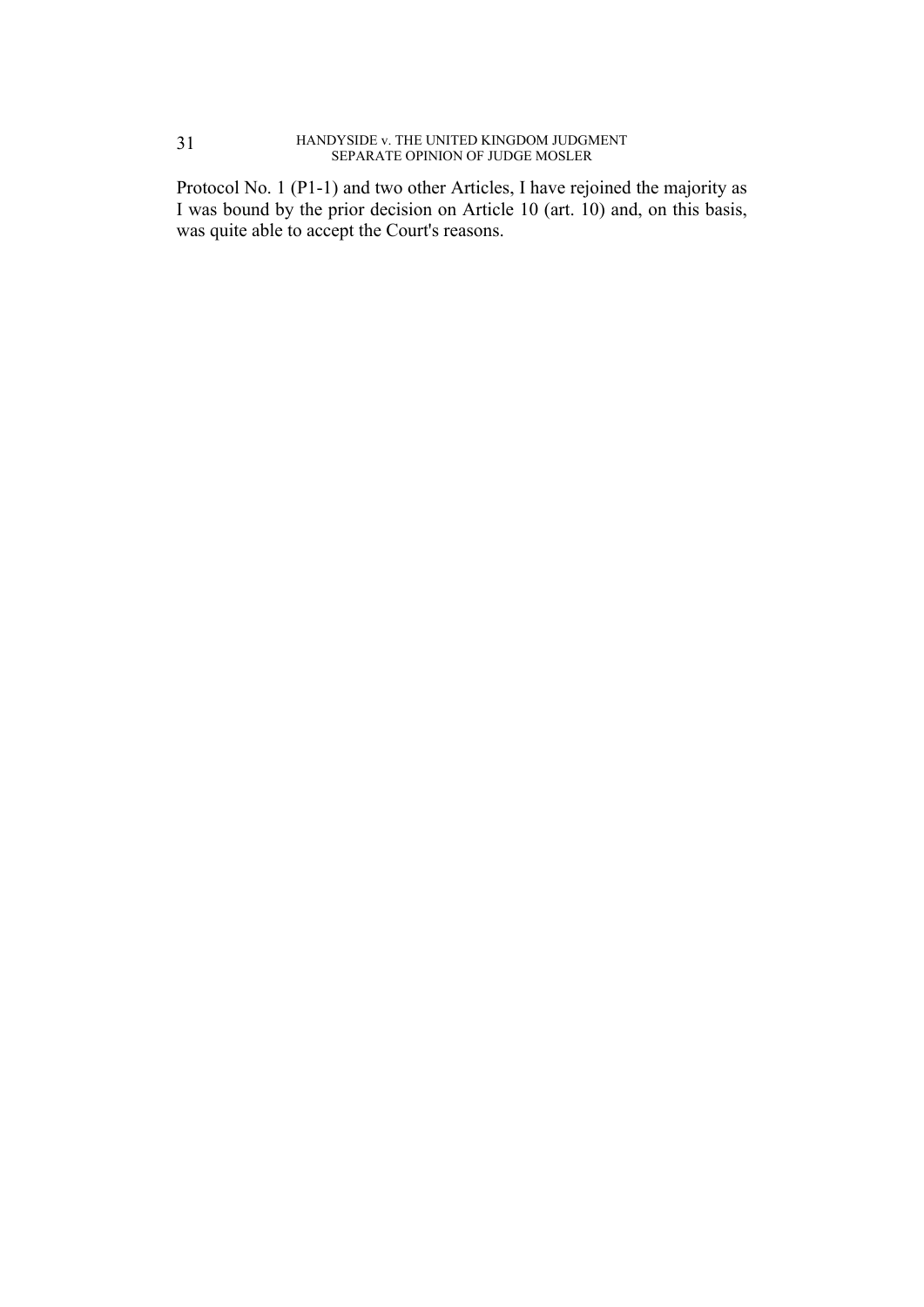# SEPARATE OPINION OF JUDGE ZEKIA

The Court, in arriving at the conclusion that Article 1 of Protocol No. 1 (P1-1) has not been contravened by the forfeiture and destruction of the matrix and copies of the "Little Red Schoolbook", in paragraph 63 stated the following:

"63. The forfeiture and destruction of the Schoolbook, on the other hand, permanently deprived the applicant of the ownership of certain possessions. However, these measures were authorised by the second paragraph of Article 1 of Protocol No. 1 (P1-1), interpreted in the light of the principle of law, common to the Contracting States, where under items whose use has been lawfully adjudged illicit and dangerous to the general interest are forfeited with a view to destruction."

In considering the legality of the seizure of the matrix and of hundreds of copies of the Schoolbook, which took place on 31 March and 1 April 1971, I concede that the second paragraph of Article 1 of Protocol No. 1 (P1-1) is relevant. The said paragraph (P1-1) speaks of the right of a State if necessary for the general interest to control the use of the property. It deals with the right of a State, provided the conditions stated therein have been complied with, to interfere with the possessory rights of the owner who is at liberty to make use of his property in any way he likes as long as such usage does not go against the law.

The seizure under review was made in pursuance of a warrant issued by a judge under section 3 of the "Obscene Publications Acts 1959/1964". The object of a seizure might very well be to prevent the commission or the furtherance of an offence connected with the protection of morals; it might also be to secure an article for its being produced before the court as an exhibit or even as "corpus delicti". Such an article may constitute the subject-matter of the prosecution and therefore there is nothing wrong in its seizure by an authorised person.

The English court on 1 July 1971, applying the relevant provision of the aforesaid Acts after the completion of the trial, ordered the forfeiture of the matrix and books already seized. The order was confirmed by the appeal court on 29 October 1971 and the books and articles already forfeited were destroyed.

In ascertaining the legality of the order of forfeiture and the destruction of the items involved, in my view, the first paragraph of Article 1 of Protocol No. 1 (P1-1) fits in more precisely than any other paragraph of the Protocol. The first paragraph relates to deprivation of possession. Surely the forfeiture and destruction of an article owned by somebody else amount to deprivation of possession of such owner. Coming to the other requirements prescribed for the legality of such deprivation; the enabling Acts empowering forfeiture and destruction are admittedly not incompatible with relevant provisions of the Convention. Protection of morals is undoubtedly